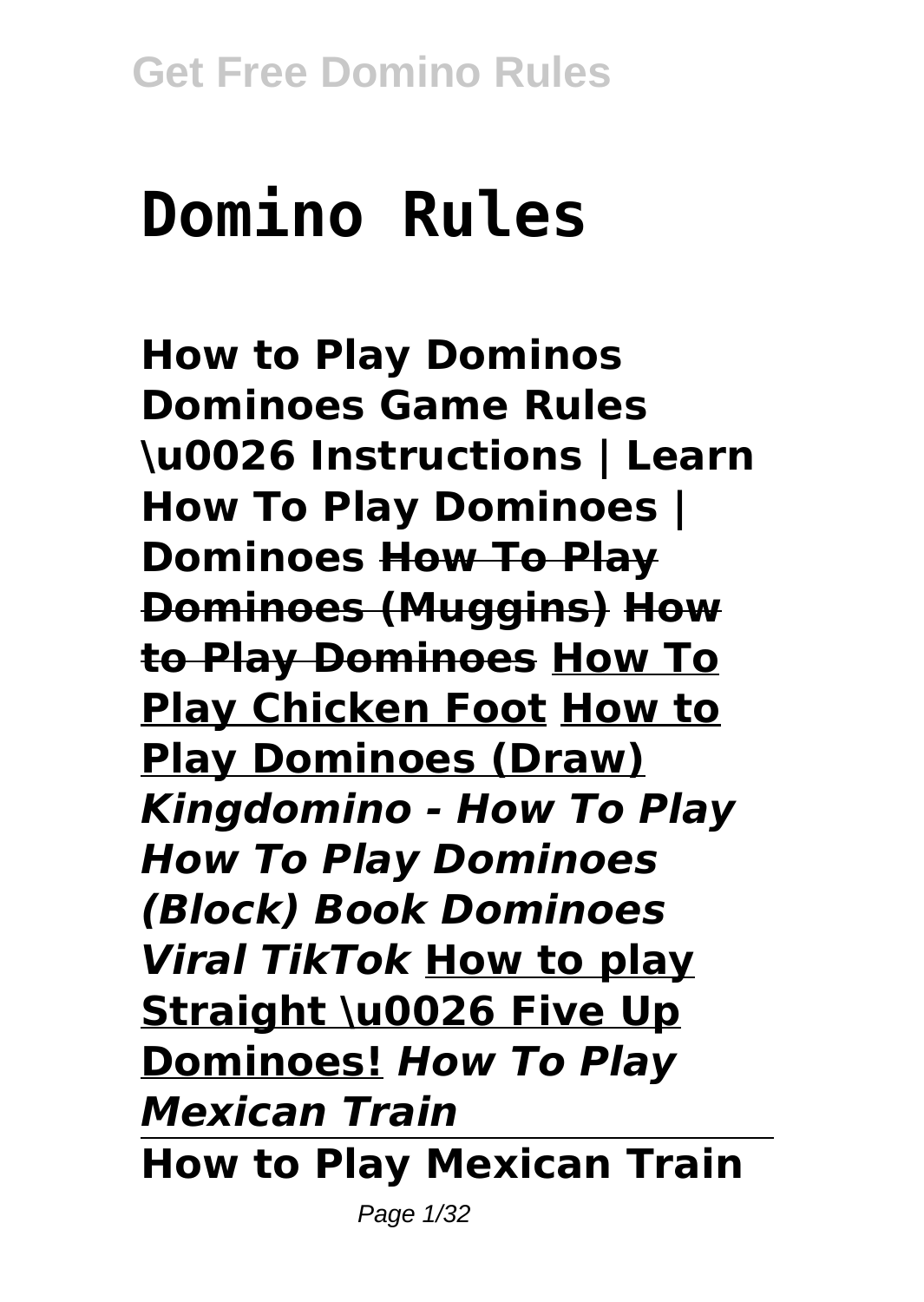**Domino Game Efeito Dominó 275,000 Dominoes - Enjoy Your Life (Guinness World Record - Most dominoes toppled in a spiral) Top 5 WEIRDEST DOMINOES Falling Game - Oddly Satisfying Video [NEW] Cuba Domino How to win in Mexican Train Book Domino Chain World Record (Seattle Public Library)** *HOW TO PLAY DOMINOES - 3 TIME WORLD CHAMPION TRAVIS NEWSOME Largest K'NEX ball contraption - Guinness World Records* **Epic domino show - Guinness World Records** *4 of 3 Mario Llorente*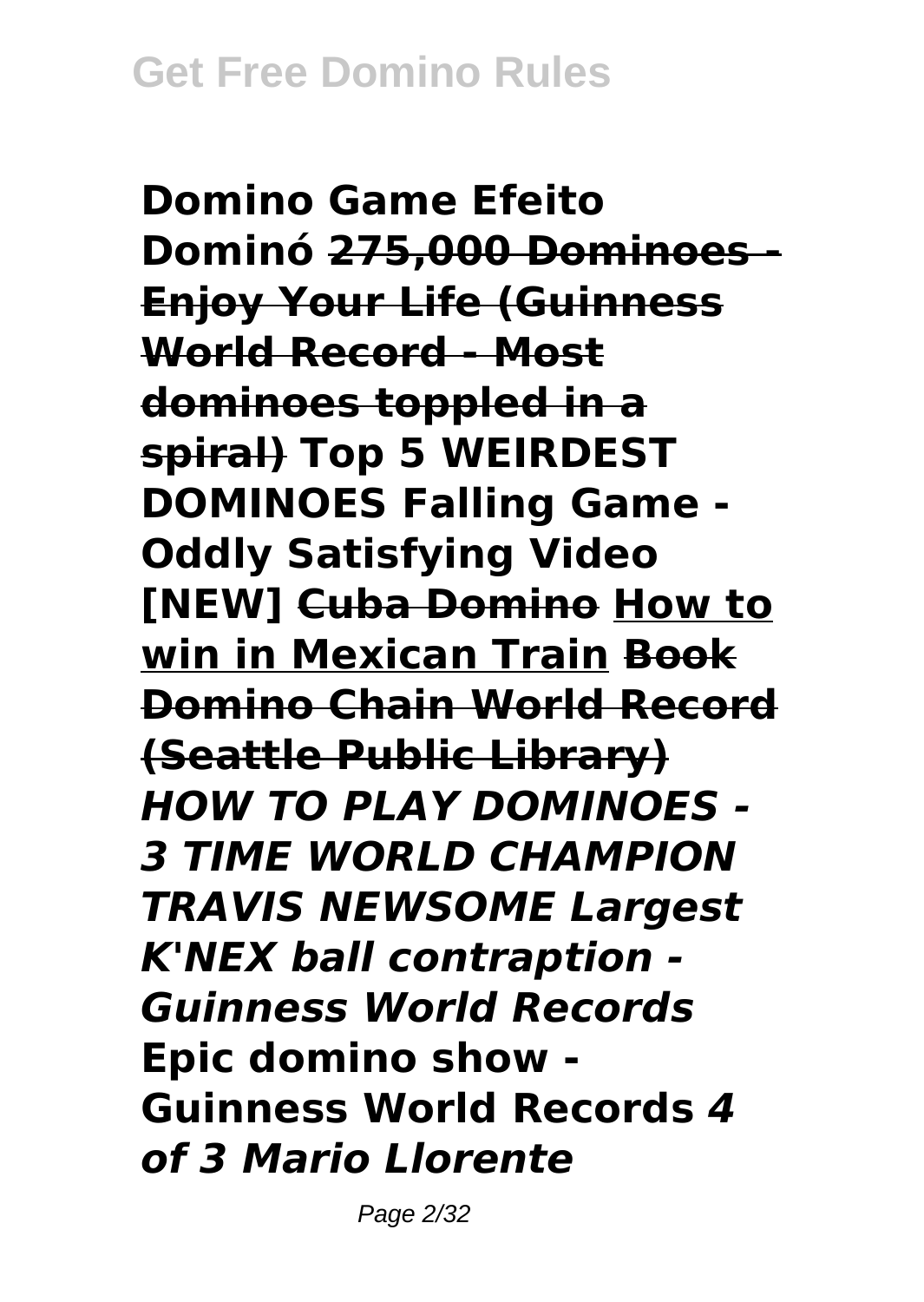*describes the collaboration skills in TEAM Dominos How to play Mexican Train* **How To Play Dominoes (Draw) Book Dominoes - Guinness World Records 2016 HOW TO PLAY DOMINOES (BONES) ALL FIVES Dominoes ExplainedDomino Solitaire Game Largest human mattress dominoes - Guinness World Records How To Play Doubles - Domino Games - Games For 2 Players** *Domino Rules* **In some domino games, the rules state that the first play must be made by the player with the highest double in his hand. Rules**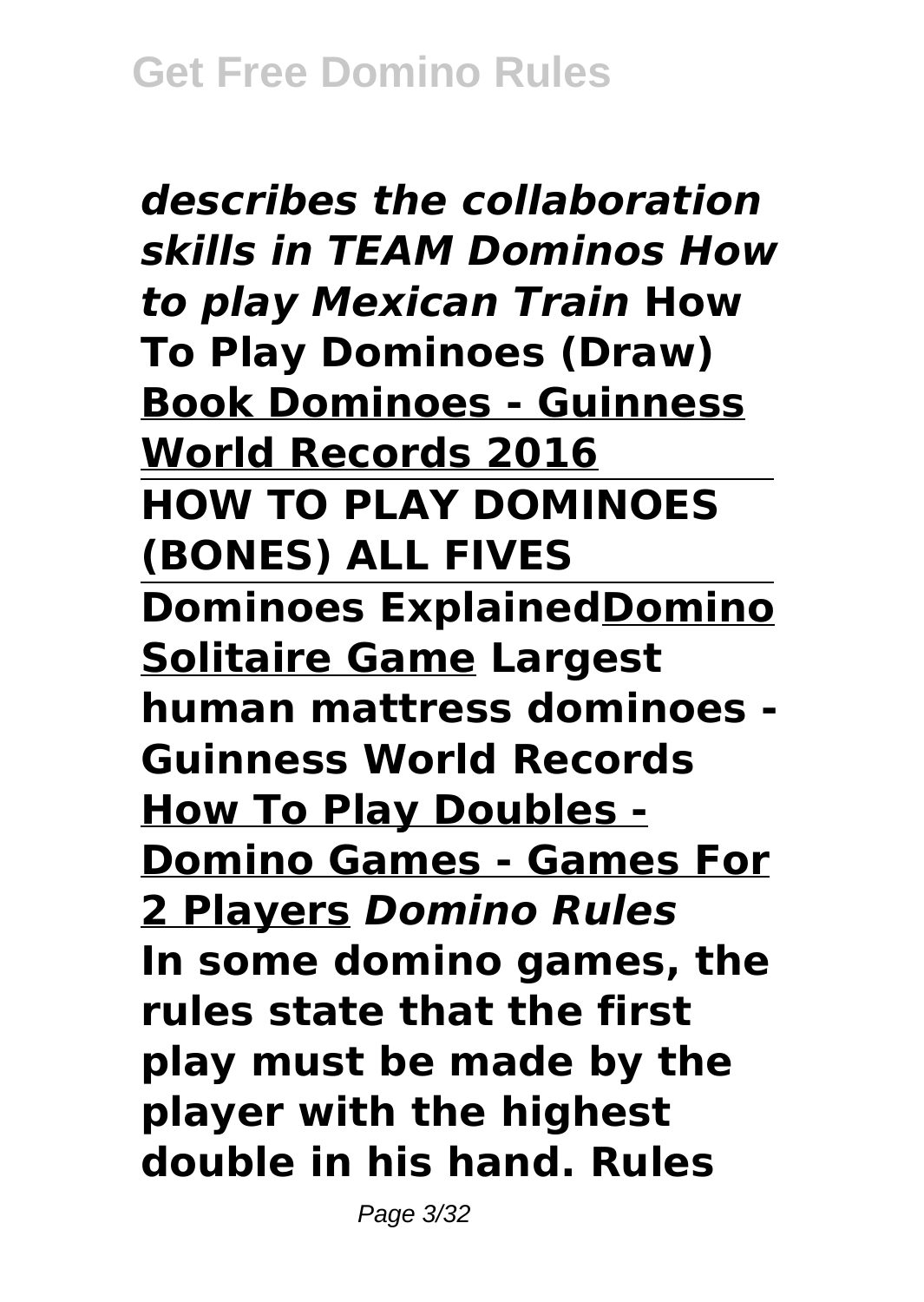**for other games state that the first play must be made by the player with the heaviest domino, double or single, as the case may be.**

*The Basics - Domino Rules* **The dominoes are shuffled face down and each player takes five dominoes (regardless of the number of players). The player with the highest doublet plays first and turns proceed in a clockwise direction.**

*The Rules / Instructions for Dominoes| How to Play Domino ...* **The player drawing the**

Page 4/32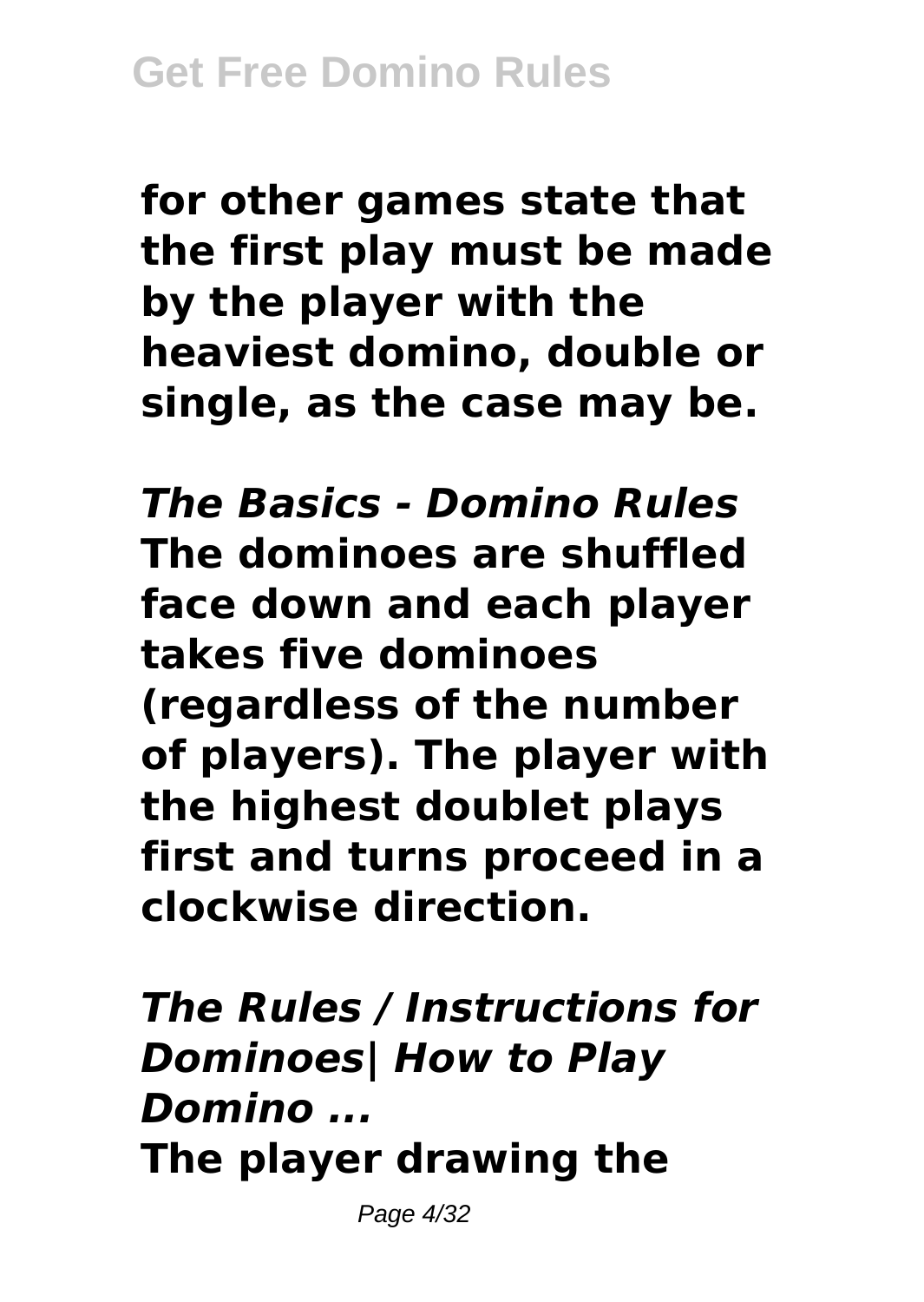**highest double or if no double, the highest domino plays first. Re-shuffle and then begin drawing the first hand. Drawing: Each player then draws seven dominoes for his hand. The remaining dominoes (the boneyard), if any, are left face down on the table to be drawn later if a player is unable to play from his hand.**

*Straight Dominoes - Domino Rules* **Dominoes Game Rules - Straight Dominoes. Straight dominoes can be played by two to four players. Tiles**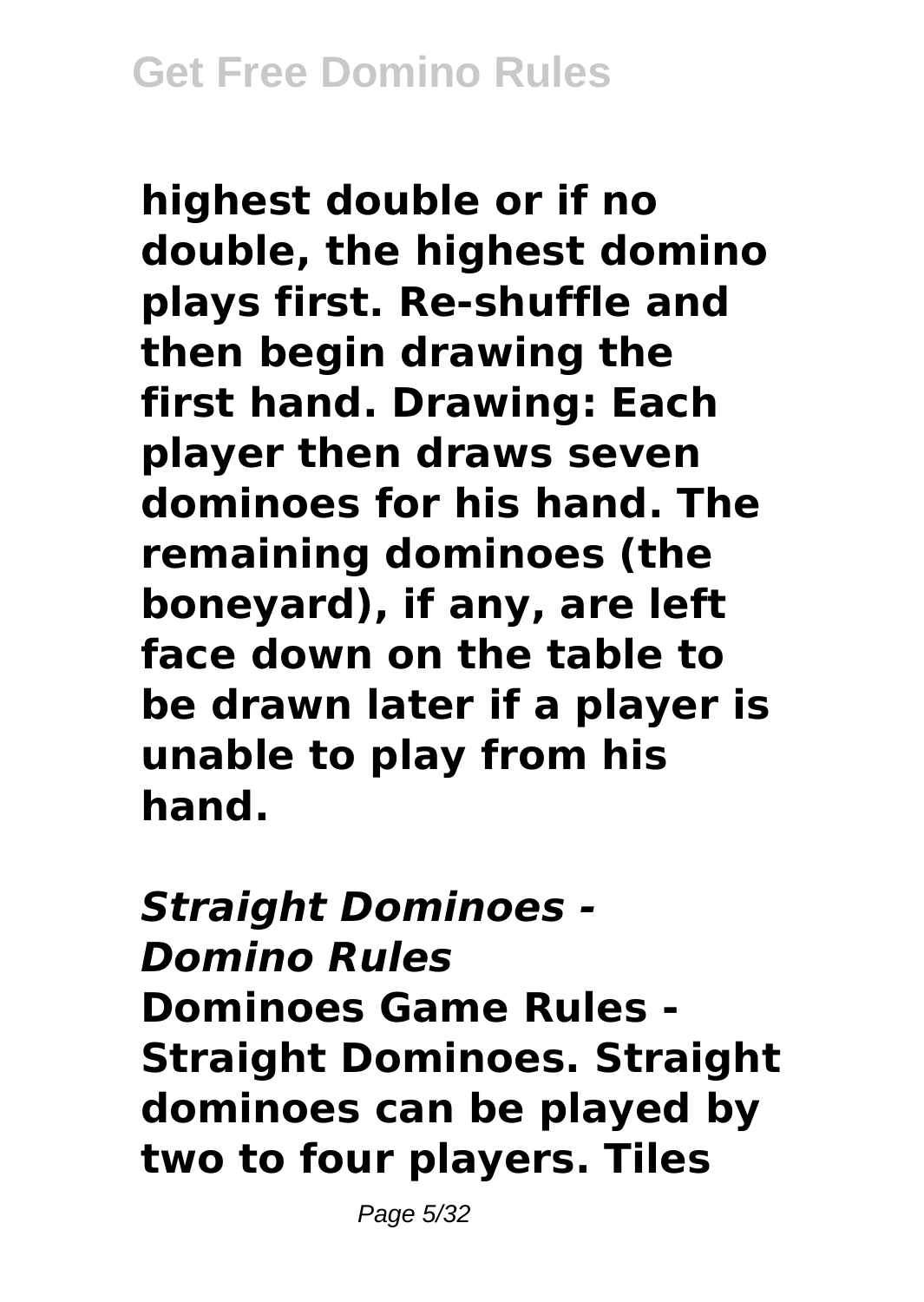**must be mixed up before the players can draw their hand. This is done by a process of shuffling, whereby the tiles are placed face down on a flat surface and one player moves them around randomly without maintaining contact with any specific tiles.**

*How Do You Play Dominoes: Rules, Scoring & Strategy to Win* **Chinese Dominoes; Solitaire; Tri-Ominos; If you don't see the game you're looking for here, try Other Domino Games for rules to**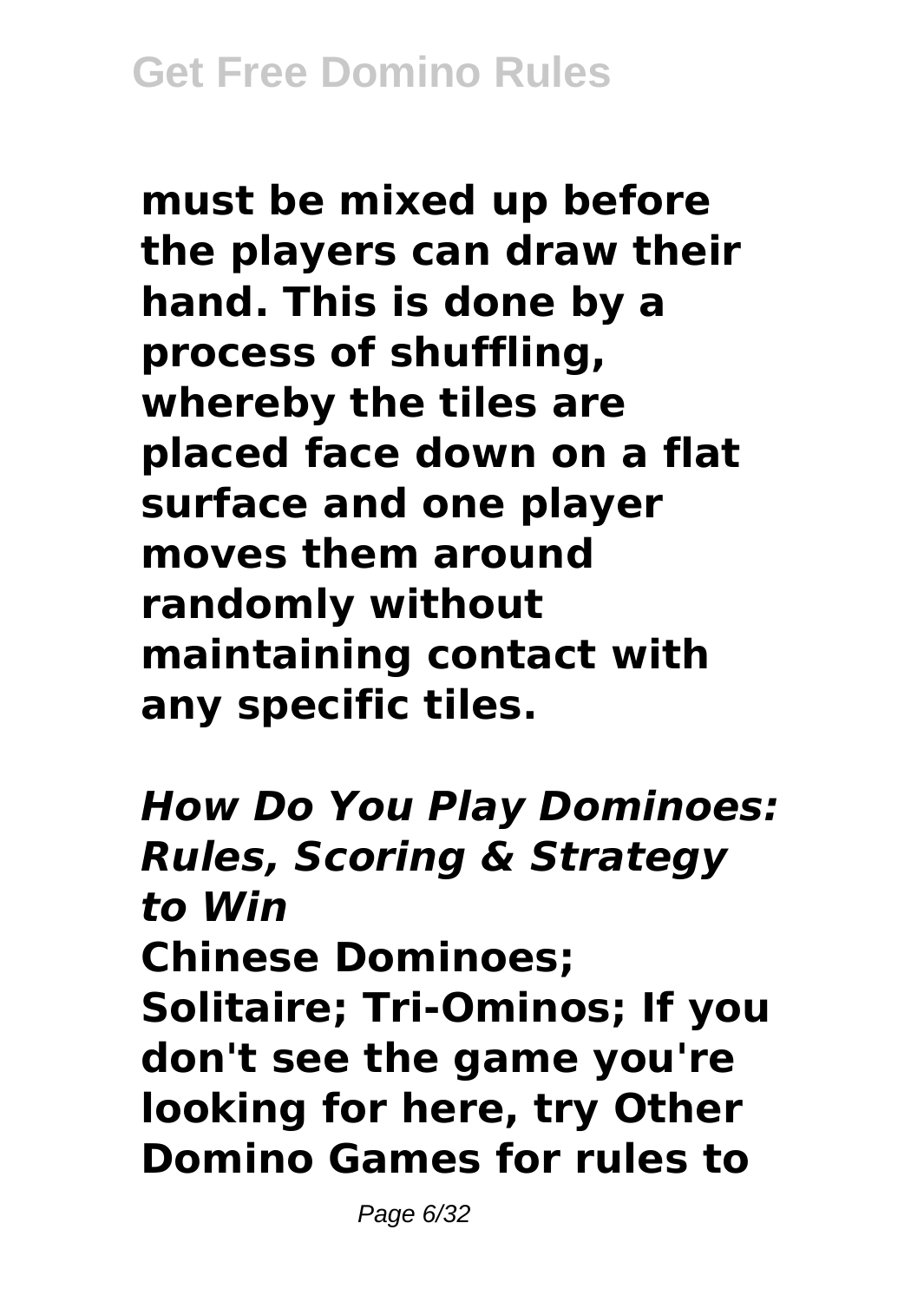**even more domino games. Note: You'll find, as you browse thru the domino rules on this site, and compare them to rules in books, or or to rules on other web sites, that there are many minor points of difference. That's ...**

*Domino Rules - How To Play Dominoes - Domino-Games.com* **Summary of Rules. In summary, Dominoes' rules are: All 28 tiles are placed face-down and shuffled. Each player draws a certain number of tiles (normally 7). The remaining tiles form**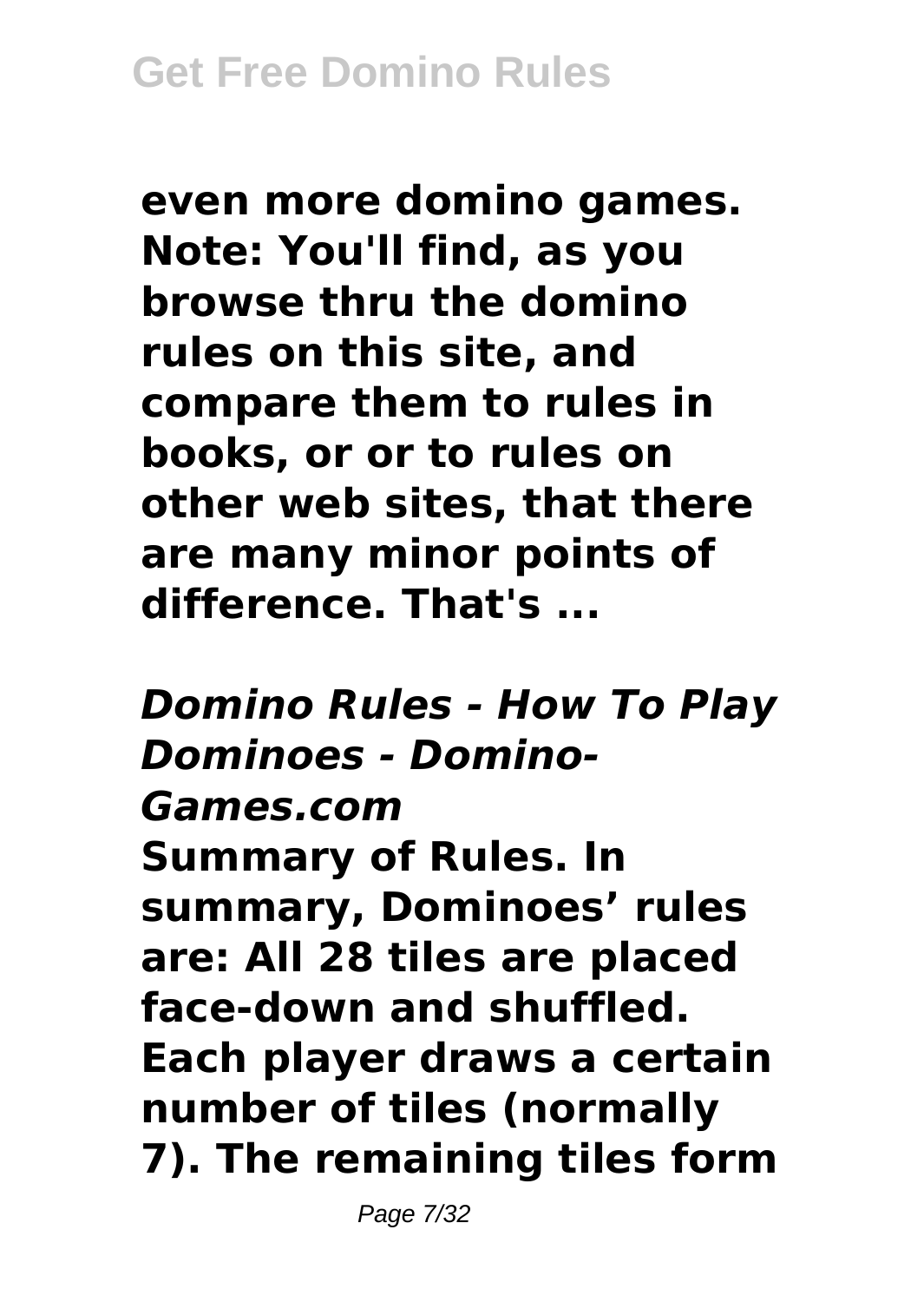**the boneyard or draw pile. The player who goes first, or dealer, is determined (mostly via draw from boneyard). The starting tile is placed (generally a double).**

*Dominoes Game – How to Play, Rules, Scoring, Strategy & Tips* **Players who are unable to lay down a domino on their turn must draw dominoes from the boneyard until they are able to do so. If a player can neither draw dominoes or lay one down, he is blocked and must pass without scoring any**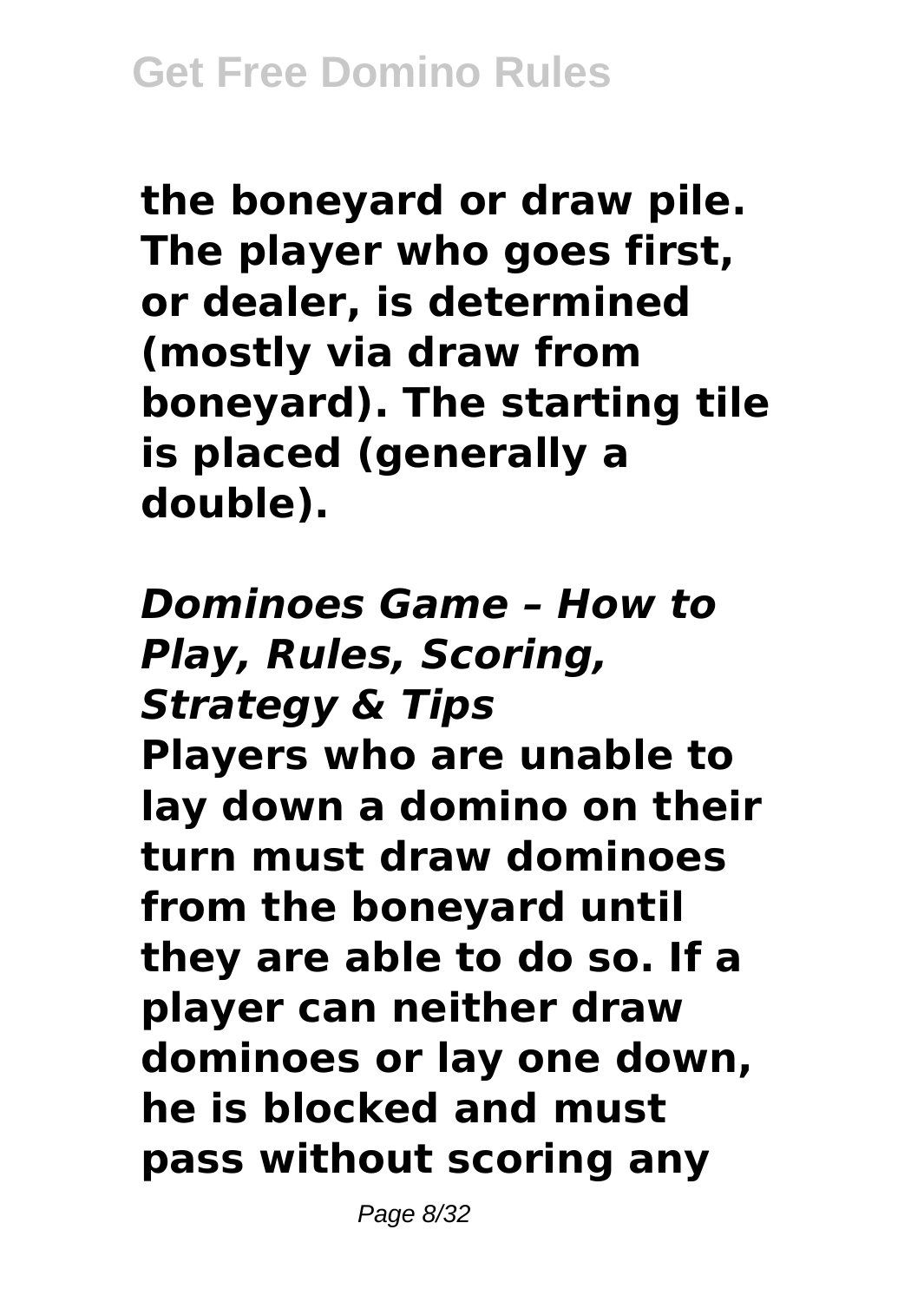# **points for the turn.**

## *How to Play Dominoes: A Simple Guide | Bar Games 101*

**Dominoes with the same number of pips on one end belong to the same suit. For example, a three-five and a one-five both belong to the "five suit." With the exception of doubles (oneone, two-two, etc.) all dominoes have two suits. Doubles belong to only one suit.**

# *Dominoes Rules & Scoring | Our Pastimes* **Win the round by using all**

Page 9/32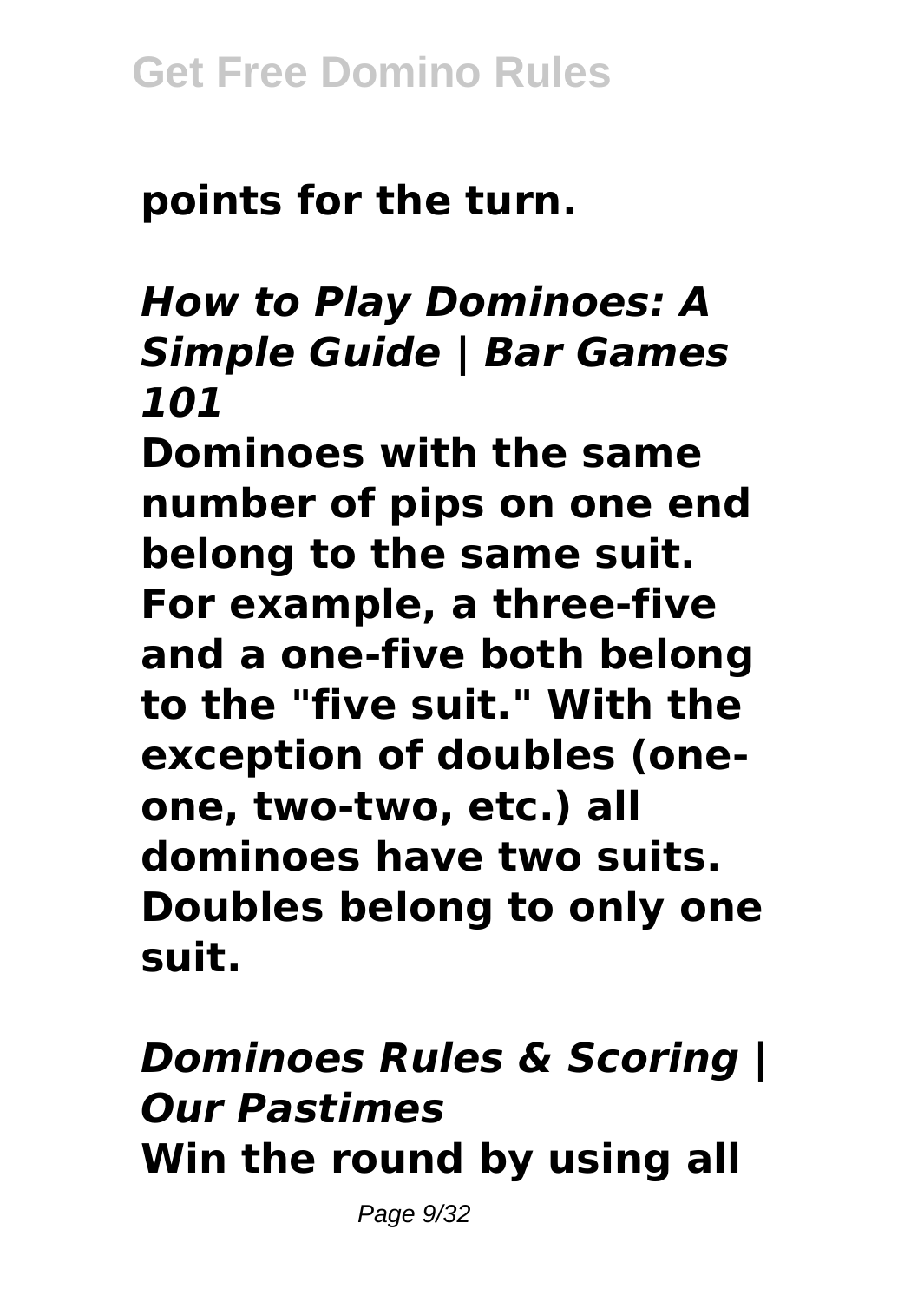**of the dominoes in your hand. Whoever is the first person to lay down all the tiles from their hand onto the table is the winner of that round. There will be at least 7 turns per round, but if everyone ends up having to pick up extra tiles from the draw pile, the game could last much longer than that. [7]**

#### *3 Ways to Play Dominoes wikiHow*

**If a player does not call "domino" before the tile is laid on the table, and another player says domino after the tile is laid, the**

Page 10/32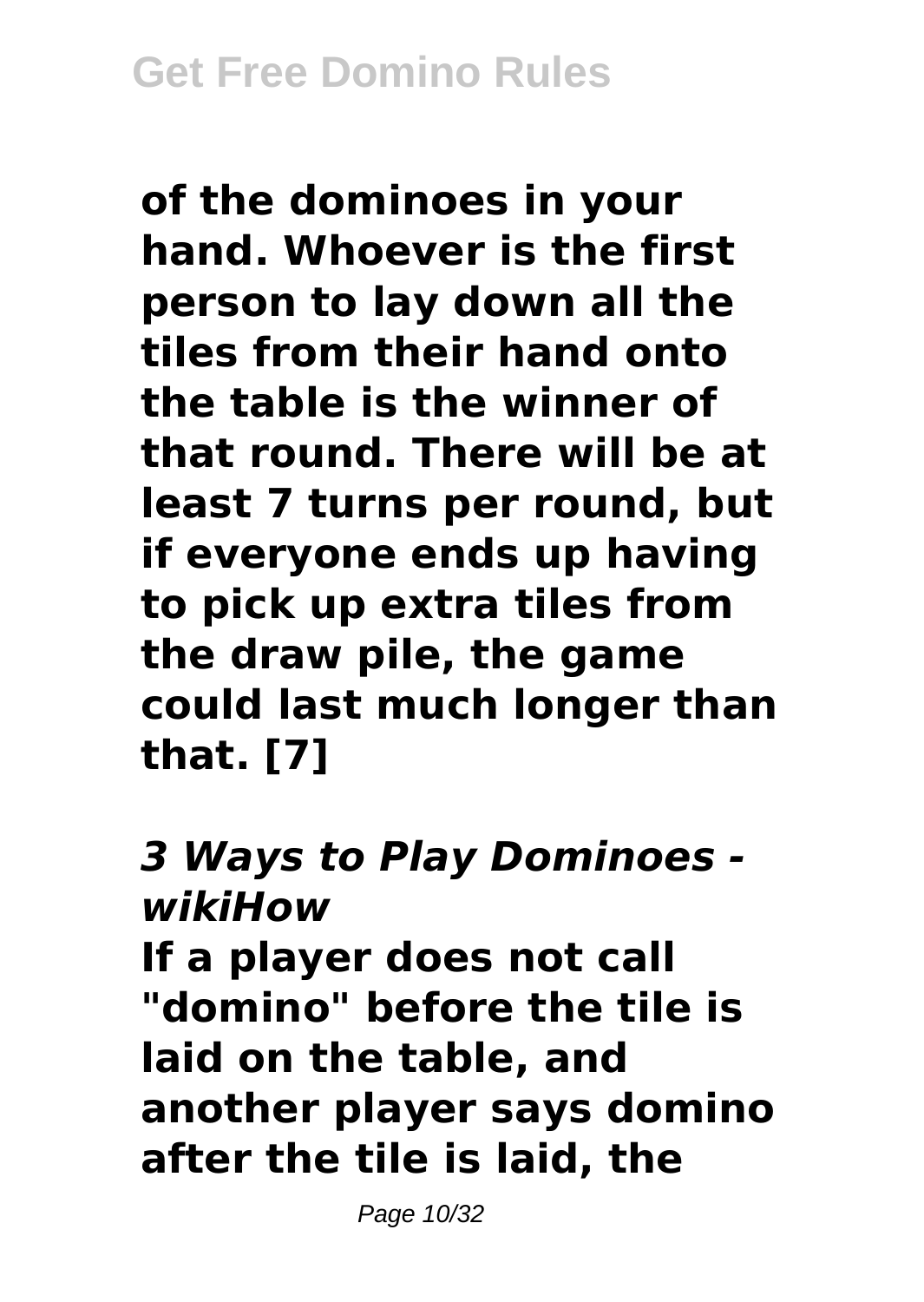## **first player must pick up an extra domino. [ citation needed ] Draw game [ edit ]**

*Dominoes - Wikipedia* **The rules and the number of dominoes are distributed the same part classic pick. The first to ask all these dominoes is the winner of the stick, it counts the points they remain in the hands of others players and brands. If the party is able to finish because the game is blocked, this one has the fewest points in hand that wins.**

## *Dominoes Rules - Check all*

Page 11/32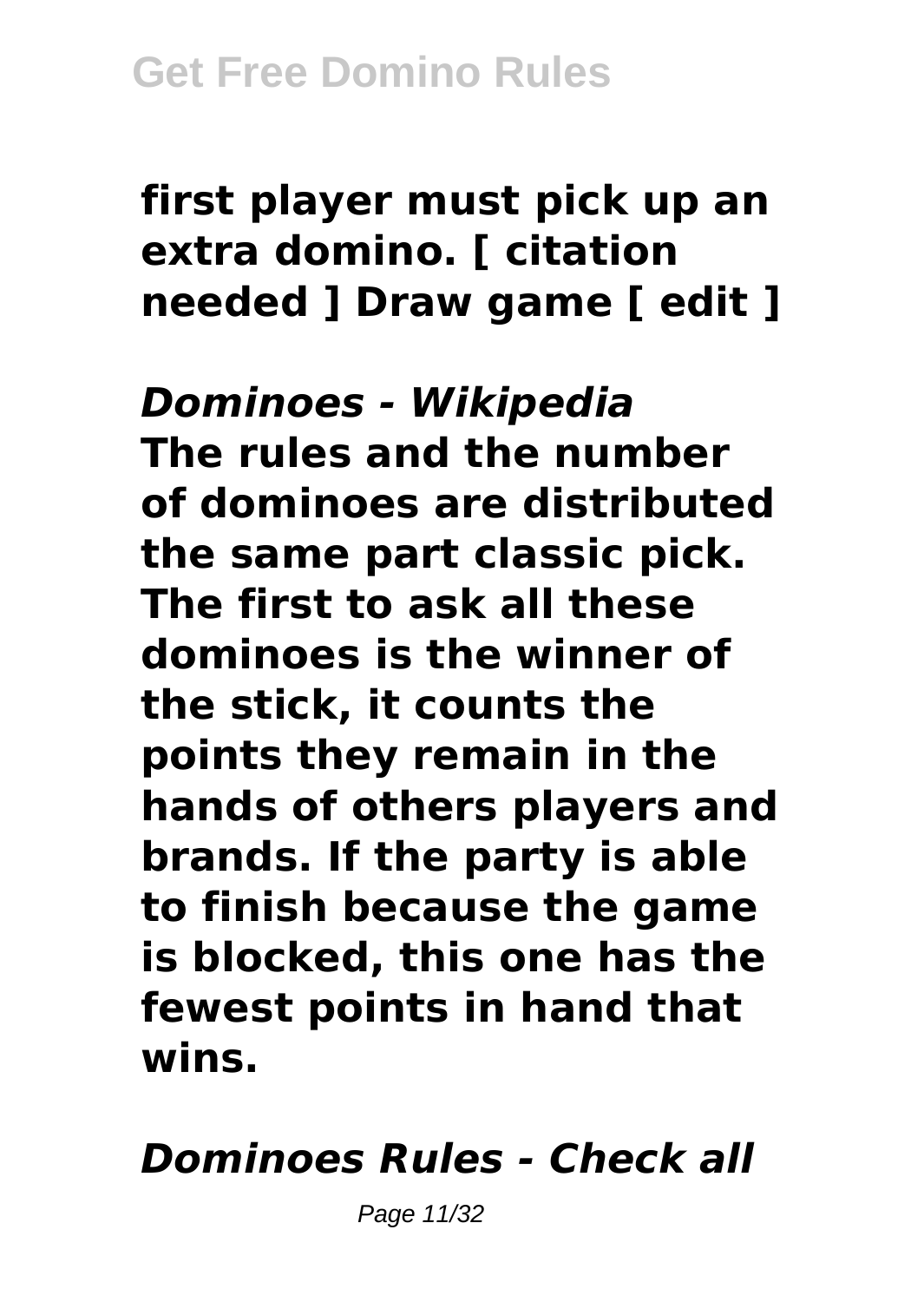#### *online variants with basic rules*

**Players pick their dominoes at random to start the game. All of the dominoes are placed in a draw area, face down. Each player starts the game by choosing seven dominoes. He should not reveal these dominoes to his opponent until they are played during the game.**

*The Game Rules for Double Six Dominoes | Our Pastimes* **The domino must be placed so that one end is touching the end of a domino**

Page 12/32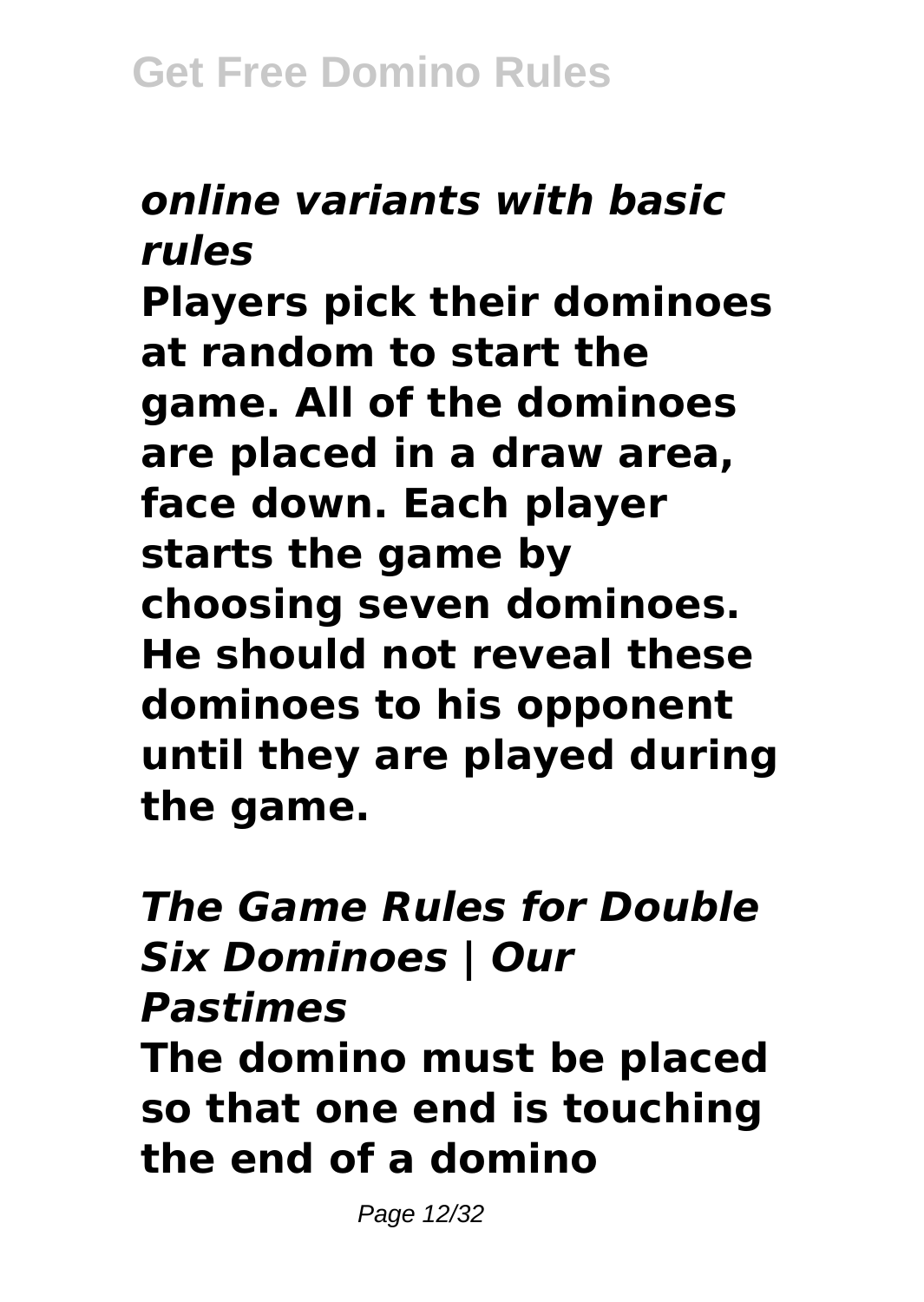**already on the table and such that the end of the new domino matches (shows the same number of dots) the end of domino it is adjacent to.**

*The Rules / Instructions of Mexican Train Dominoes* **Dominoes game complete playing guide with rules & instructions. How to play Dominoes? Dominoes game complete rule video tutorial for beginners. Dominoes' gam...**

*Dominoes Game Rules & Instructions | Learn How To Play ...*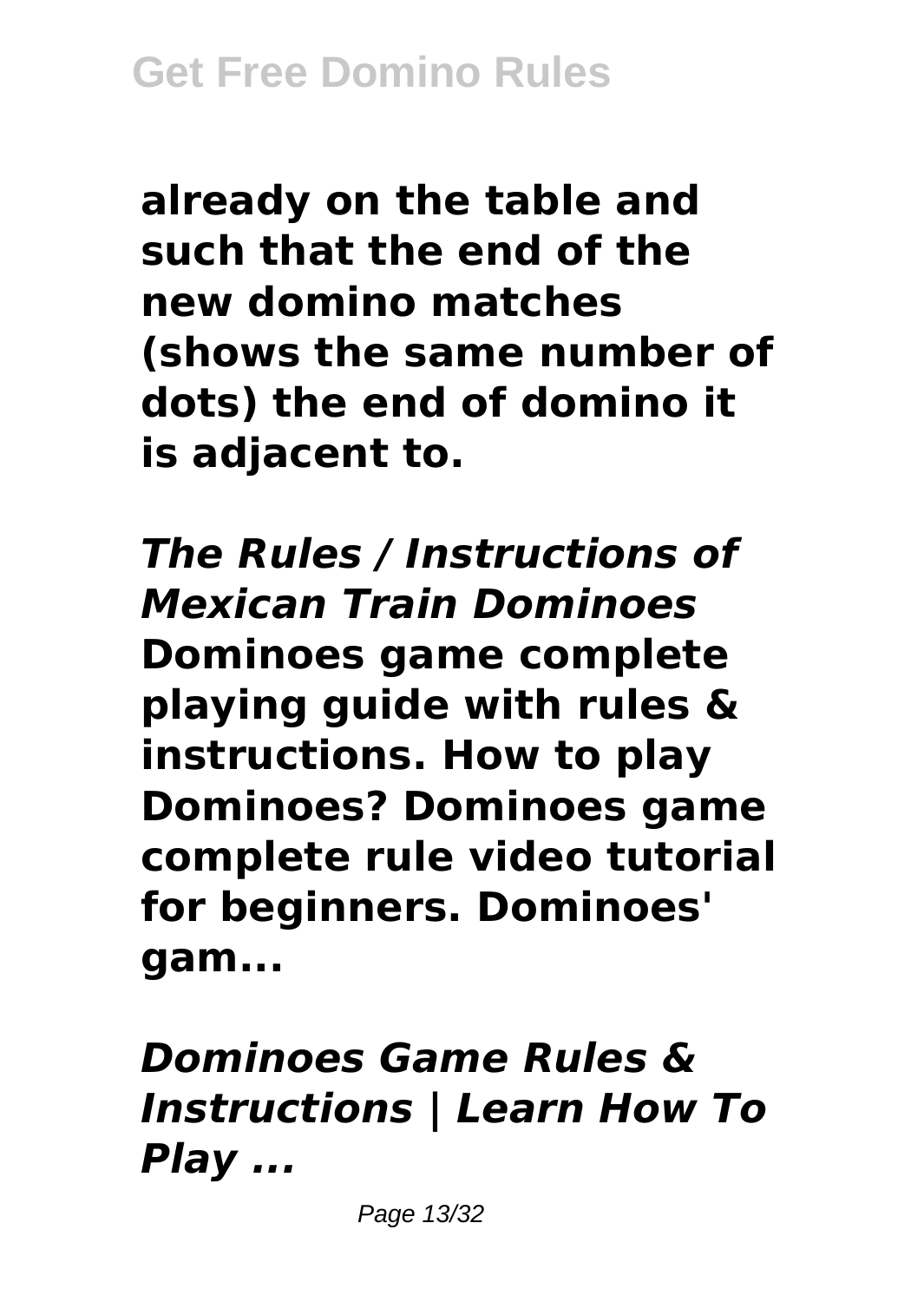**Rules Summary. Each player is dealt dominoes according to the number of players and the domino set used. The Mexican Train is started with a double domino. It is a public train and can be added to by any player. Players take turns laying down single connecting dominoes to any public train or their own train.**

*Mexican Train Dominoes Rules – Rules, Tips, & Tricks ...* **The number of dominoes**

**taken by the players depends on the number of**

Page 14/32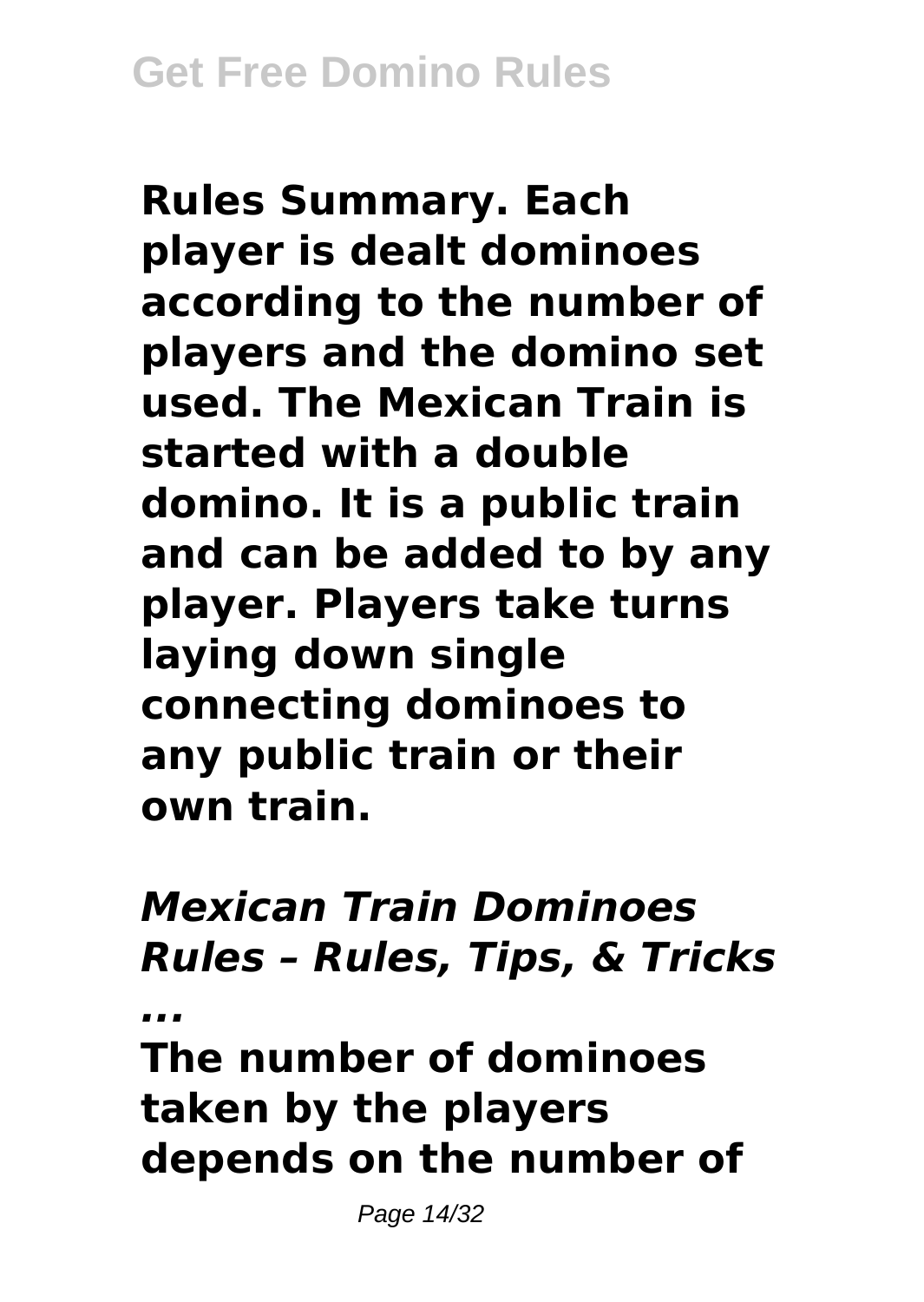**players in the game and the set used. If a standard double twelve set is used, then for a play with 4 members or less, each can take 15 dominoes, while 5 to 6 players can take 12 each, 7 to 8 players can take 10 each, or 9 to 10 players can take 8 each.**

*Mexican Train Dominoes – How to Play, Rules, Scoring*

*...*

**Each player draws a domino to determine the order of play. The player with the highest ranking tile is dubbed the first player, and the tiles are returned, face-**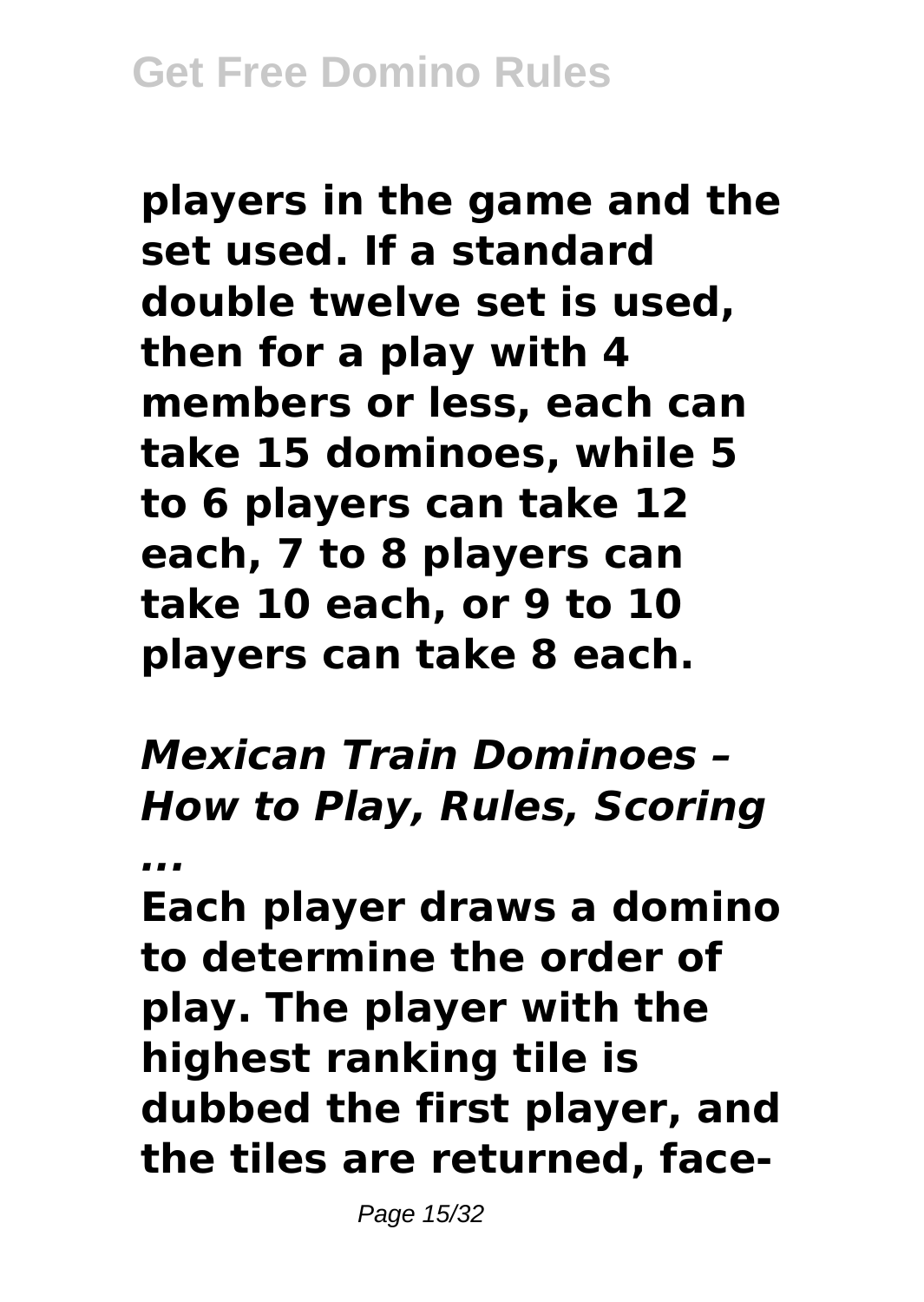**down, to the pile and reshuffled. If two people are playing, 7 tiles are dealt to each player. If three or four people are playing, 7 tiles are dealt.**

*Dominoes: Rules: Muggins - LearnPlayWin* **Order pizza, pasta, sandwiches & more online for carryout or delivery from Domino's. View menu, find locations, track orders. Sign up for Domino's email & text offers to get great deals on your next order.**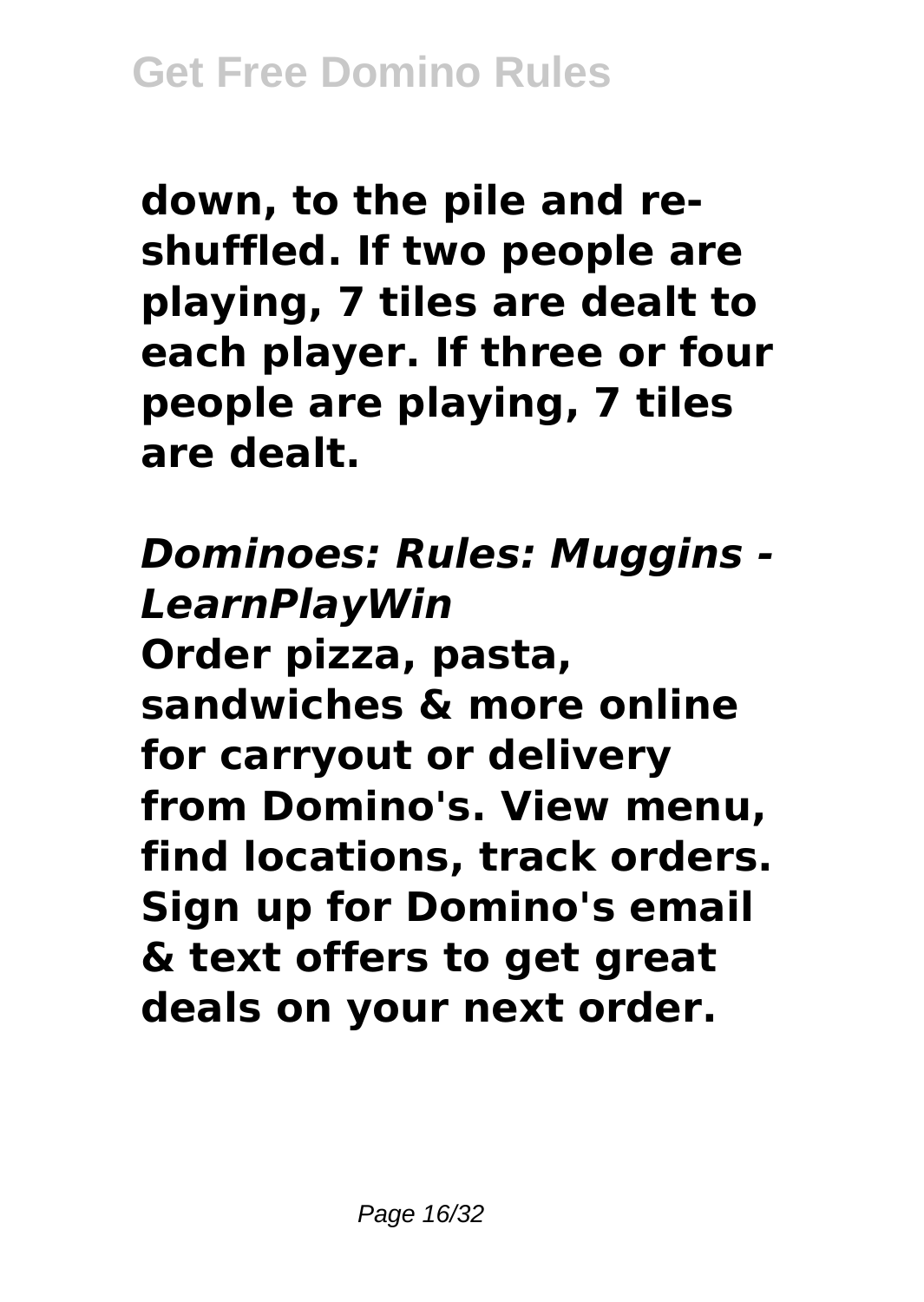**How to Play Dominos Dominoes Game Rules \u0026 Instructions | Learn How To Play Dominoes | Dominoes How To Play Dominoes (Muggins) How to Play Dominoes How To Play Chicken Foot How to Play Dominoes (Draw)** *Kingdomino - How To Play How To Play Dominoes (Block) Book Dominoes Viral TikTok* **How to play Straight \u0026 Five Up Dominoes!** *How To Play Mexican Train* **How to Play Mexican Train Domino Game Efeito Dominó 275,000 Dominoes - Enjoy Your Life (Guinness**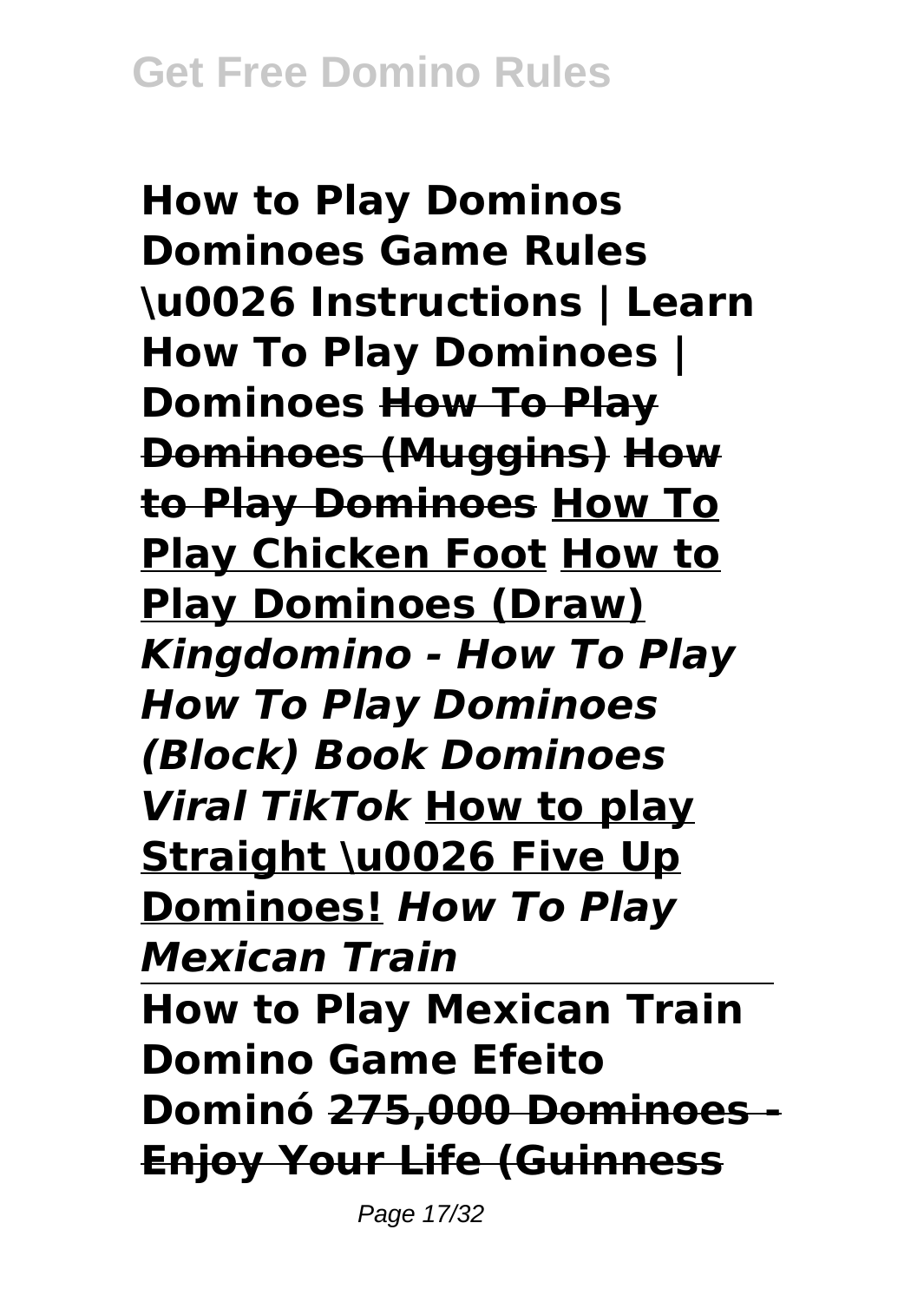**World Record - Most dominoes toppled in a spiral) Top 5 WEIRDEST DOMINOES Falling Game - Oddly Satisfying Video [NEW] Cuba Domino How to win in Mexican Train Book Domino Chain World Record (Seattle Public Library)** *HOW TO PLAY DOMINOES - 3 TIME WORLD CHAMPION TRAVIS NEWSOME Largest K'NEX ball contraption - Guinness World Records* **Epic domino show - Guinness World Records** *4 of 3 Mario Llorente describes the collaboration skills in TEAM Dominos How to play Mexican Train* **How**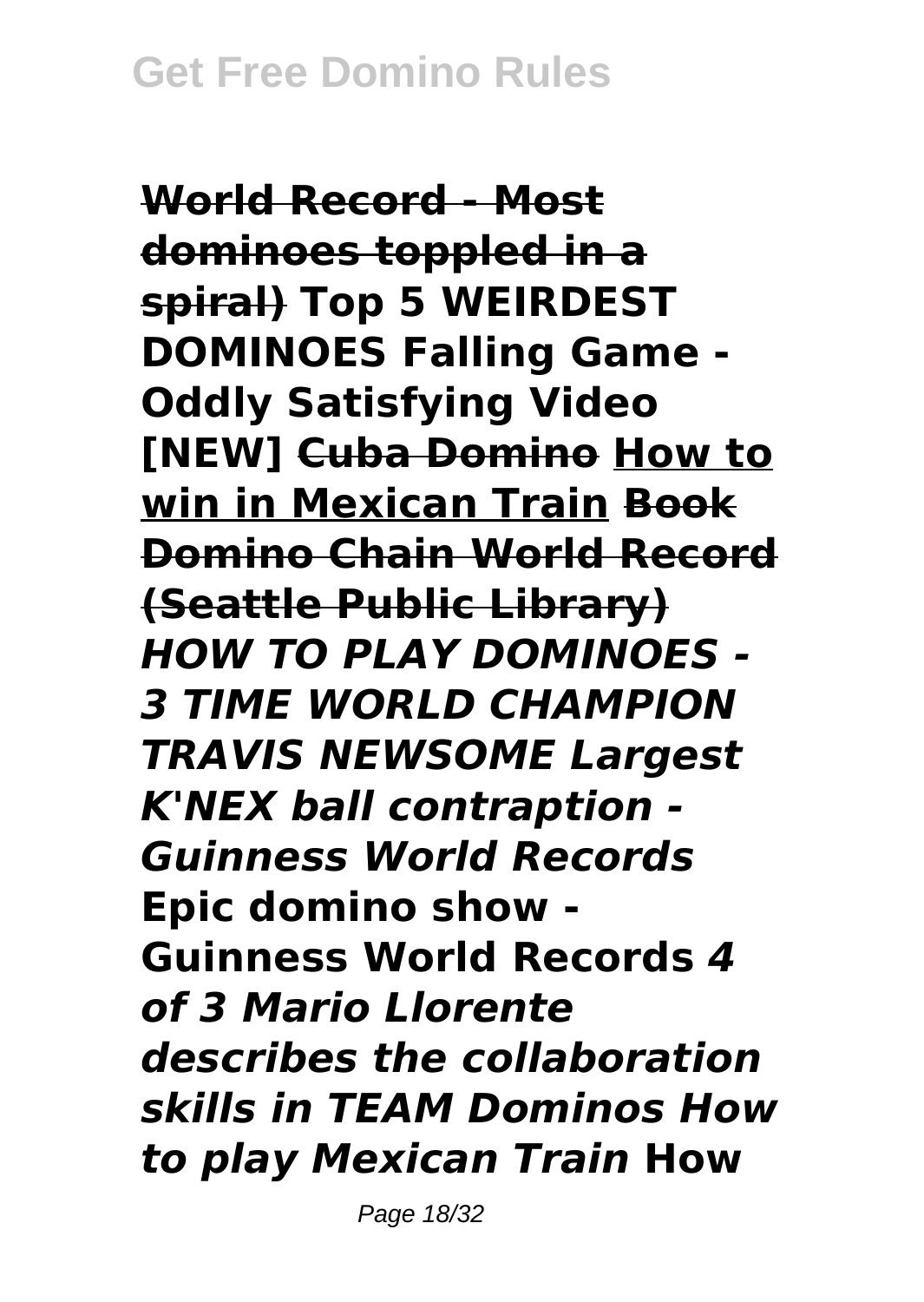**To Play Dominoes (Draw) Book Dominoes - Guinness World Records 2016 HOW TO PLAY DOMINOES (BONES) ALL FIVES Dominoes ExplainedDomino Solitaire Game Largest human mattress dominoes - Guinness World Records How To Play Doubles - Domino Games - Games For 2 Players** *Domino Rules* **In some domino games, the rules state that the first play must be made by the player with the highest double in his hand. Rules for other games state that the first play must be made by the player with the**

Page 19/32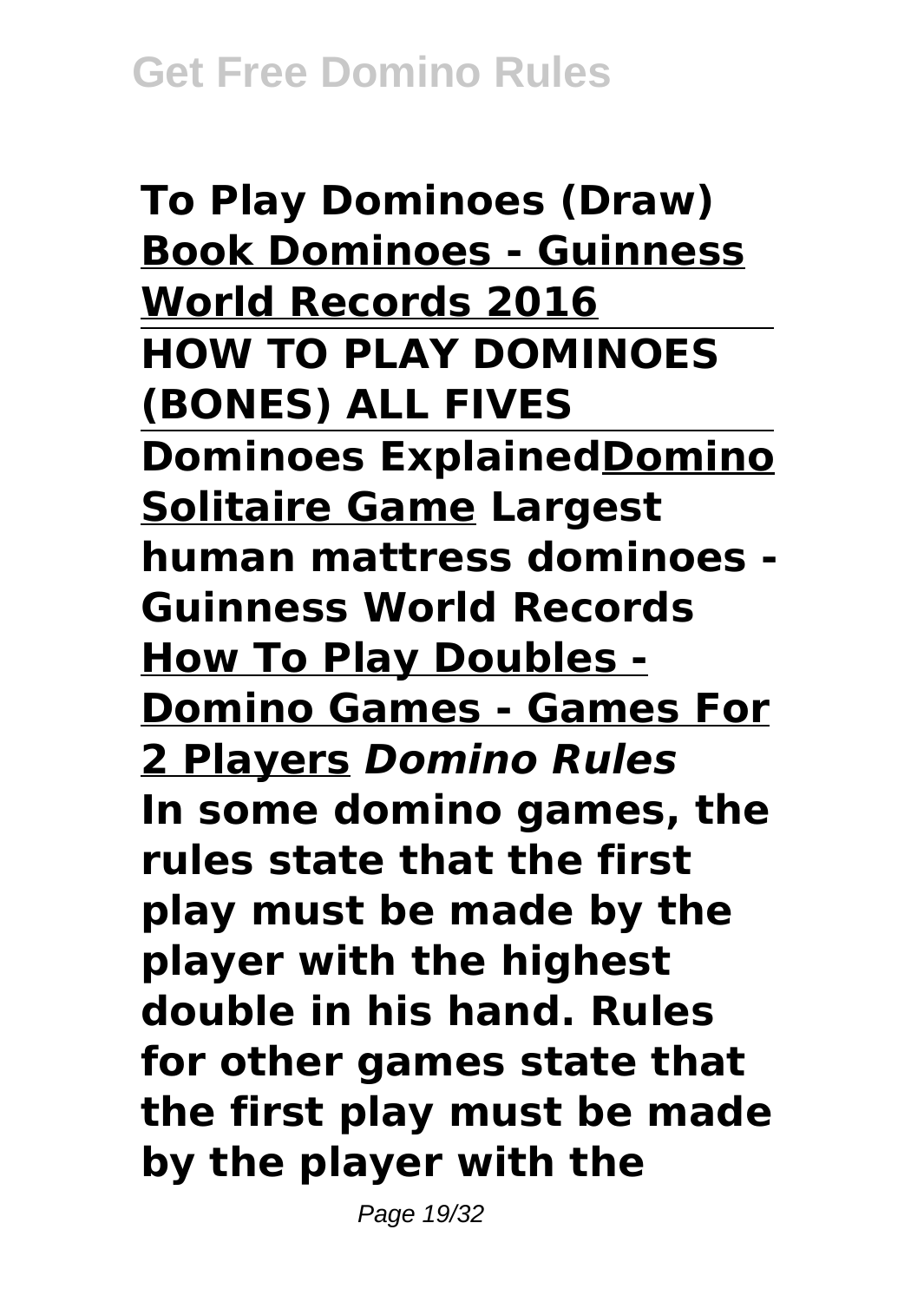**heaviest domino, double or single, as the case may be.**

*The Basics - Domino Rules* **The dominoes are shuffled face down and each player takes five dominoes (regardless of the number of players). The player with the highest doublet plays first and turns proceed in a clockwise direction.**

*The Rules / Instructions for Dominoes| How to Play Domino ...*

**The player drawing the highest double or if no double, the highest domino plays first. Re-shuffle and**

Page 20/32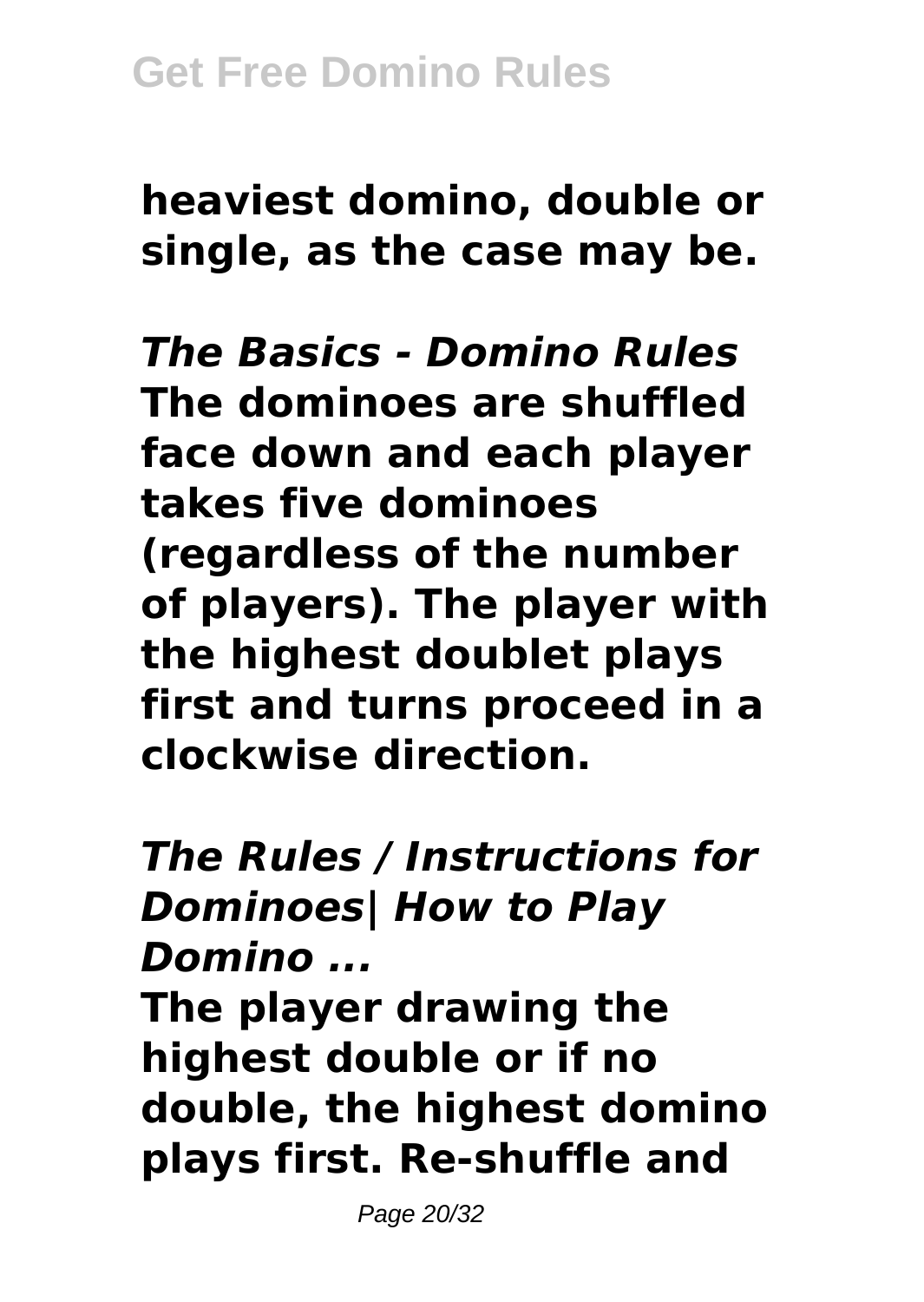**then begin drawing the first hand. Drawing: Each player then draws seven dominoes for his hand. The remaining dominoes (the boneyard), if any, are left face down on the table to be drawn later if a player is unable to play from his hand.**

*Straight Dominoes - Domino Rules* **Dominoes Game Rules - Straight Dominoes. Straight dominoes can be played by two to four players. Tiles must be mixed up before the players can draw their hand. This is done by a**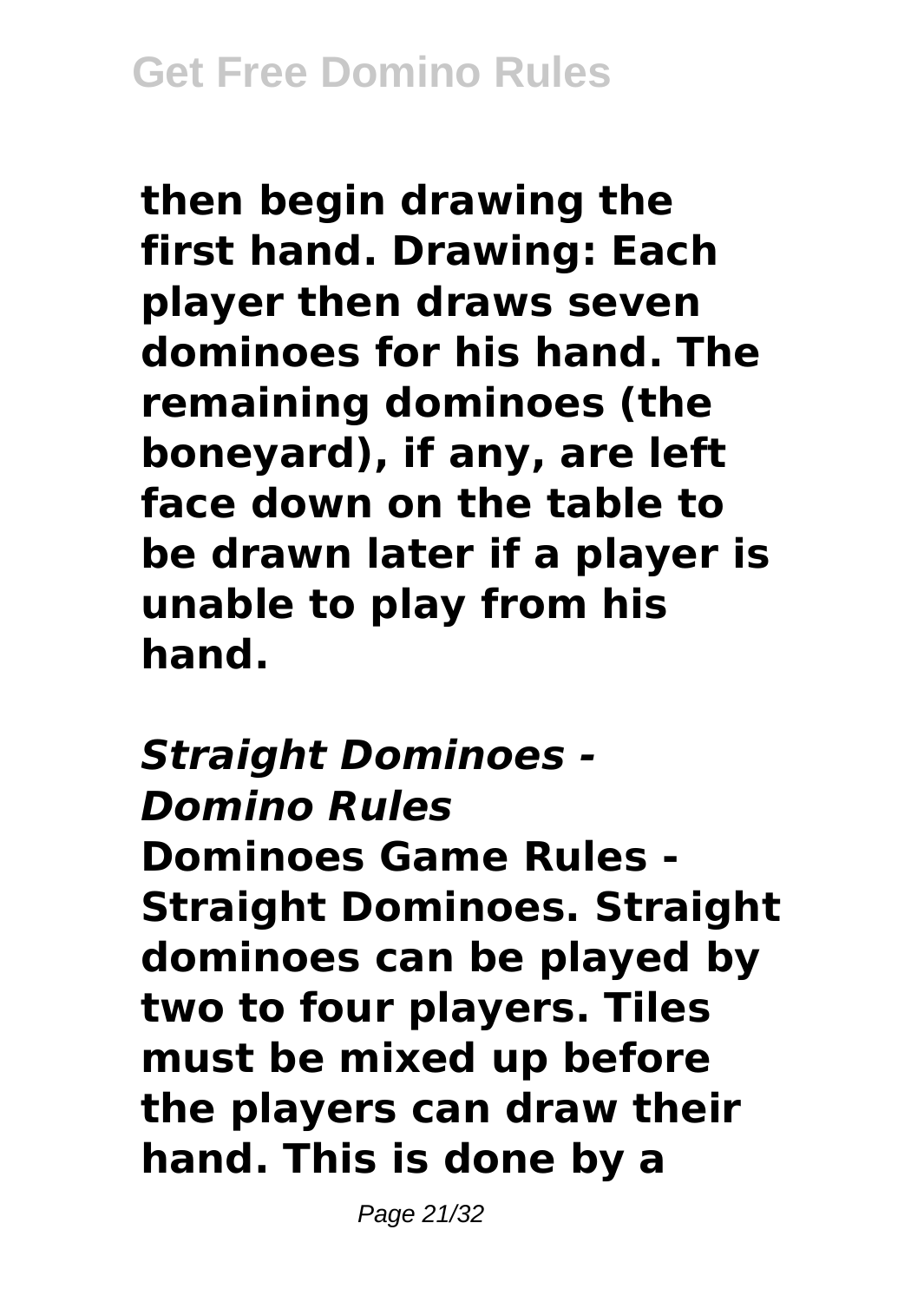**process of shuffling, whereby the tiles are placed face down on a flat surface and one player moves them around randomly without maintaining contact with any specific tiles.**

*How Do You Play Dominoes: Rules, Scoring & Strategy to Win* **Chinese Dominoes; Solitaire; Tri-Ominos; If you don't see the game you're looking for here, try Other Domino Games for rules to even more domino games. Note: You'll find, as you browse thru the domino**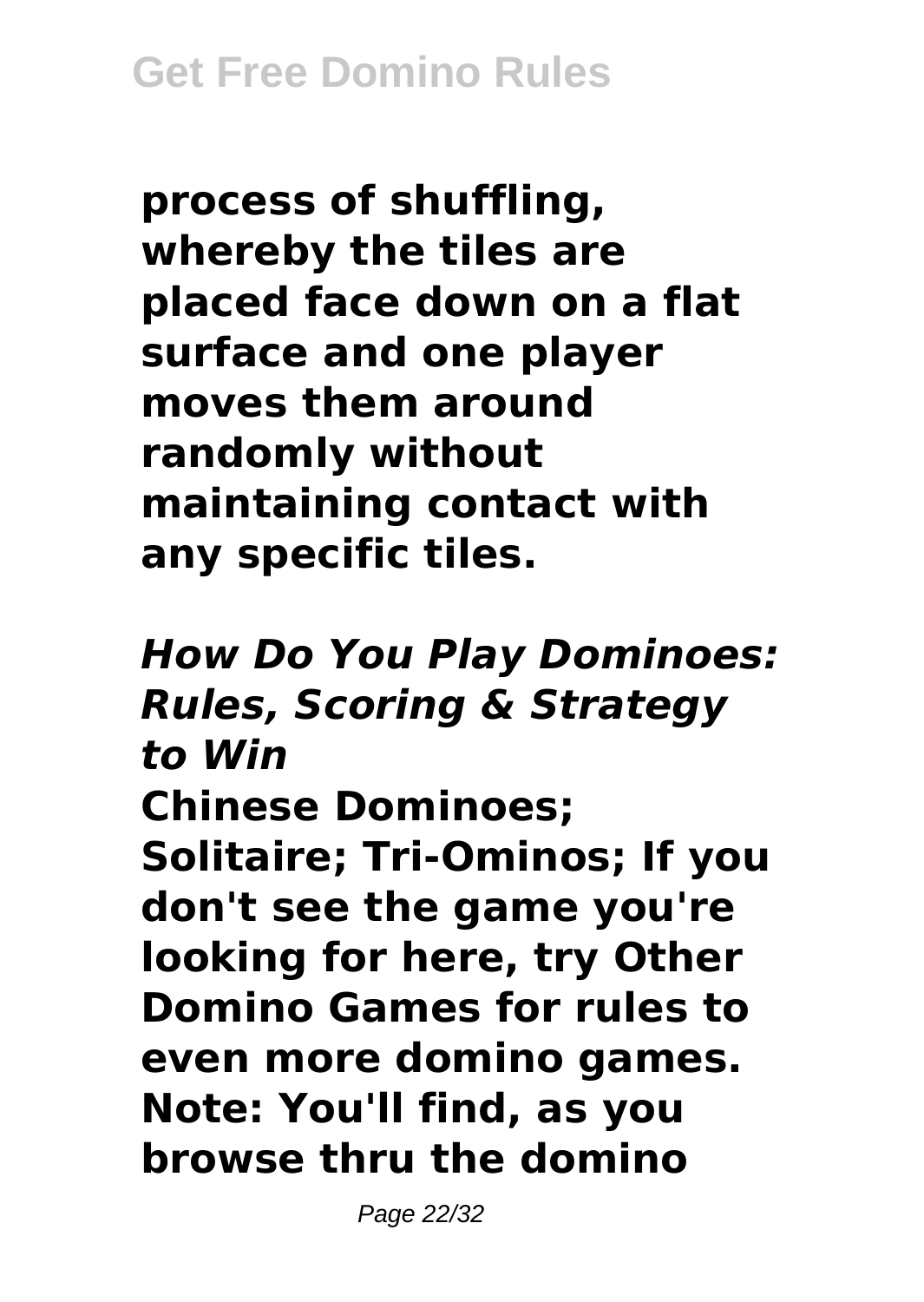**rules on this site, and compare them to rules in books, or or to rules on other web sites, that there are many minor points of difference. That's ...**

*Domino Rules - How To Play Dominoes - Domino-Games.com* **Summary of Rules. In summary, Dominoes' rules are: All 28 tiles are placed face-down and shuffled. Each player draws a certain number of tiles (normally 7). The remaining tiles form the boneyard or draw pile. The player who goes first, or dealer, is determined**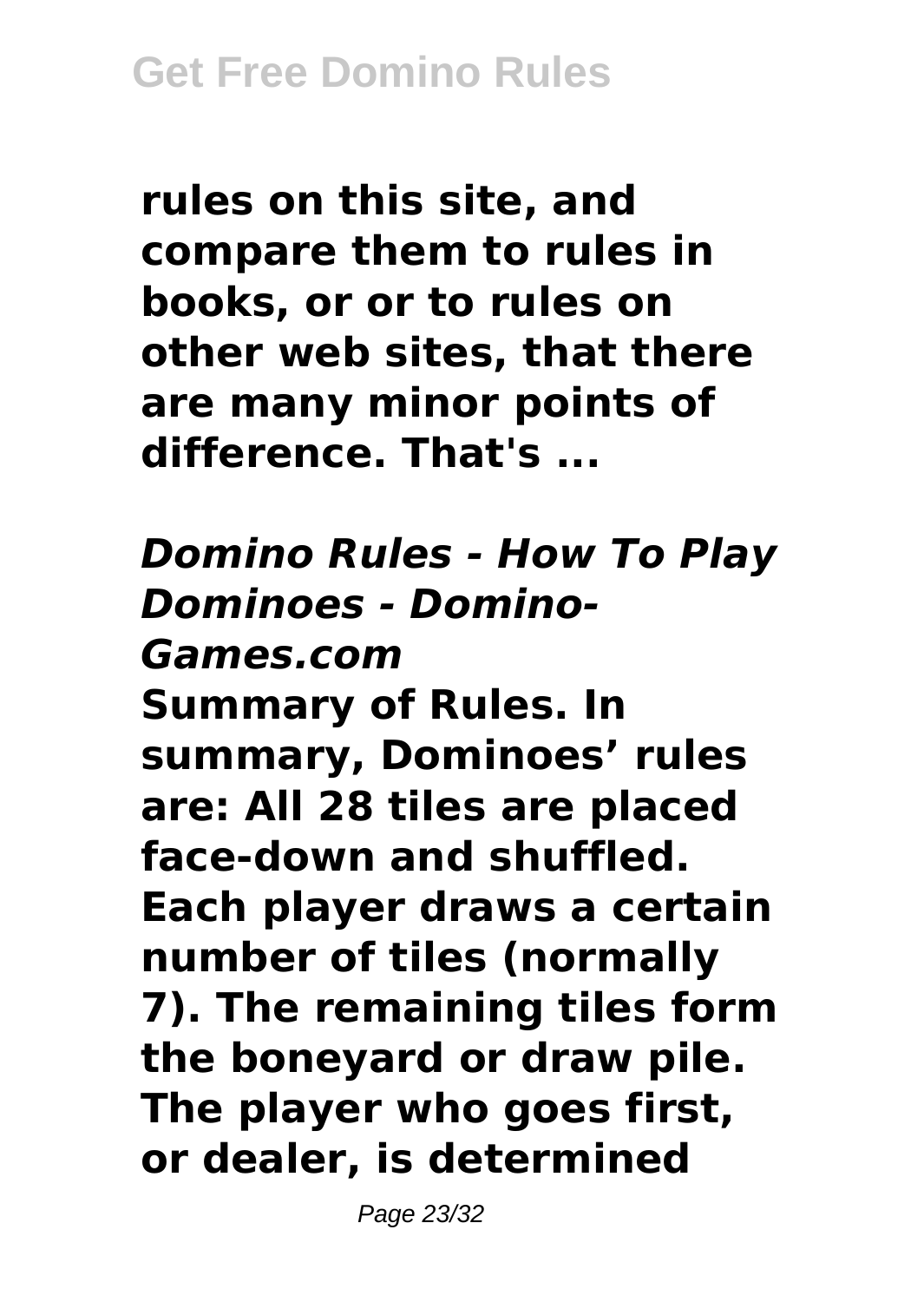**(mostly via draw from boneyard). The starting tile is placed (generally a double).**

## *Dominoes Game – How to Play, Rules, Scoring, Strategy & Tips*

**Players who are unable to lay down a domino on their turn must draw dominoes from the boneyard until they are able to do so. If a player can neither draw dominoes or lay one down, he is blocked and must pass without scoring any points for the turn.**

## *How to Play Dominoes: A*

Page 24/32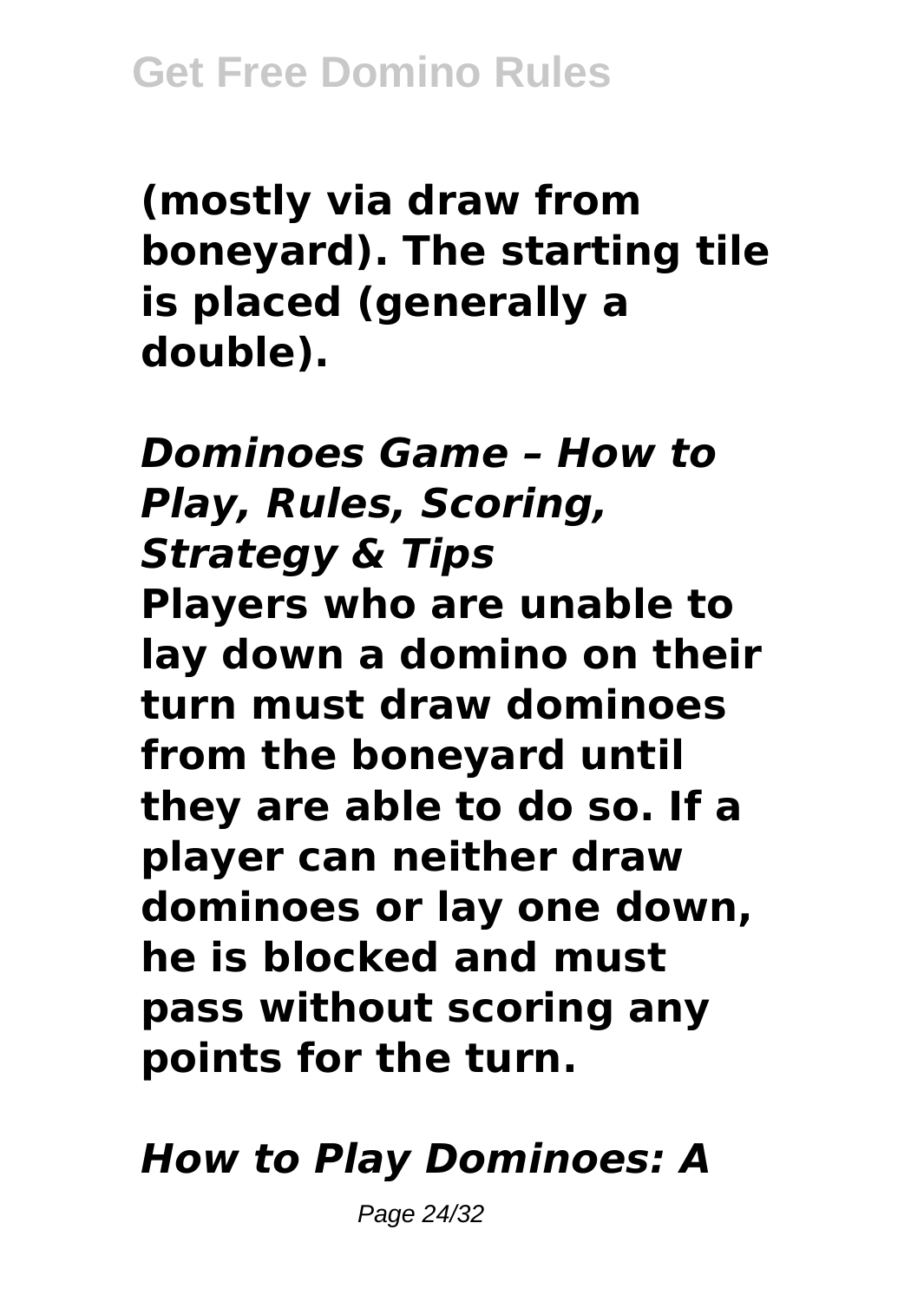## *Simple Guide | Bar Games 101*

**Dominoes with the same number of pips on one end belong to the same suit. For example, a three-five and a one-five both belong to the "five suit." With the exception of doubles (oneone, two-two, etc.) all dominoes have two suits. Doubles belong to only one suit.**

#### *Dominoes Rules & Scoring | Our Pastimes*

**Win the round by using all of the dominoes in your hand. Whoever is the first person to lay down all the**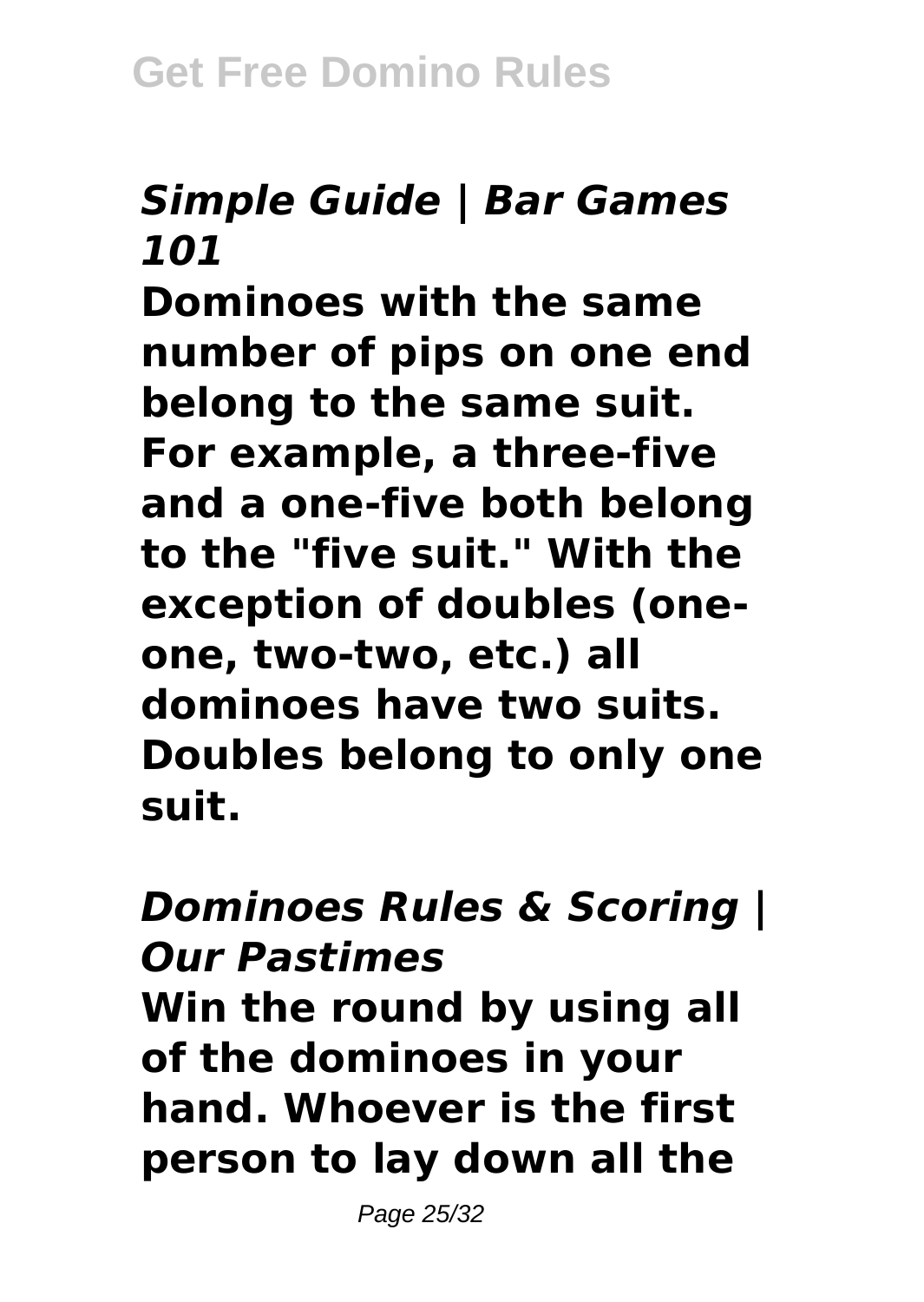**tiles from their hand onto the table is the winner of that round. There will be at least 7 turns per round, but if everyone ends up having to pick up extra tiles from the draw pile, the game could last much longer than that. [7]**

#### *3 Ways to Play Dominoes wikiHow*

**If a player does not call "domino" before the tile is laid on the table, and another player says domino after the tile is laid, the first player must pick up an extra domino. [ citation needed ] Draw game [ edit ]**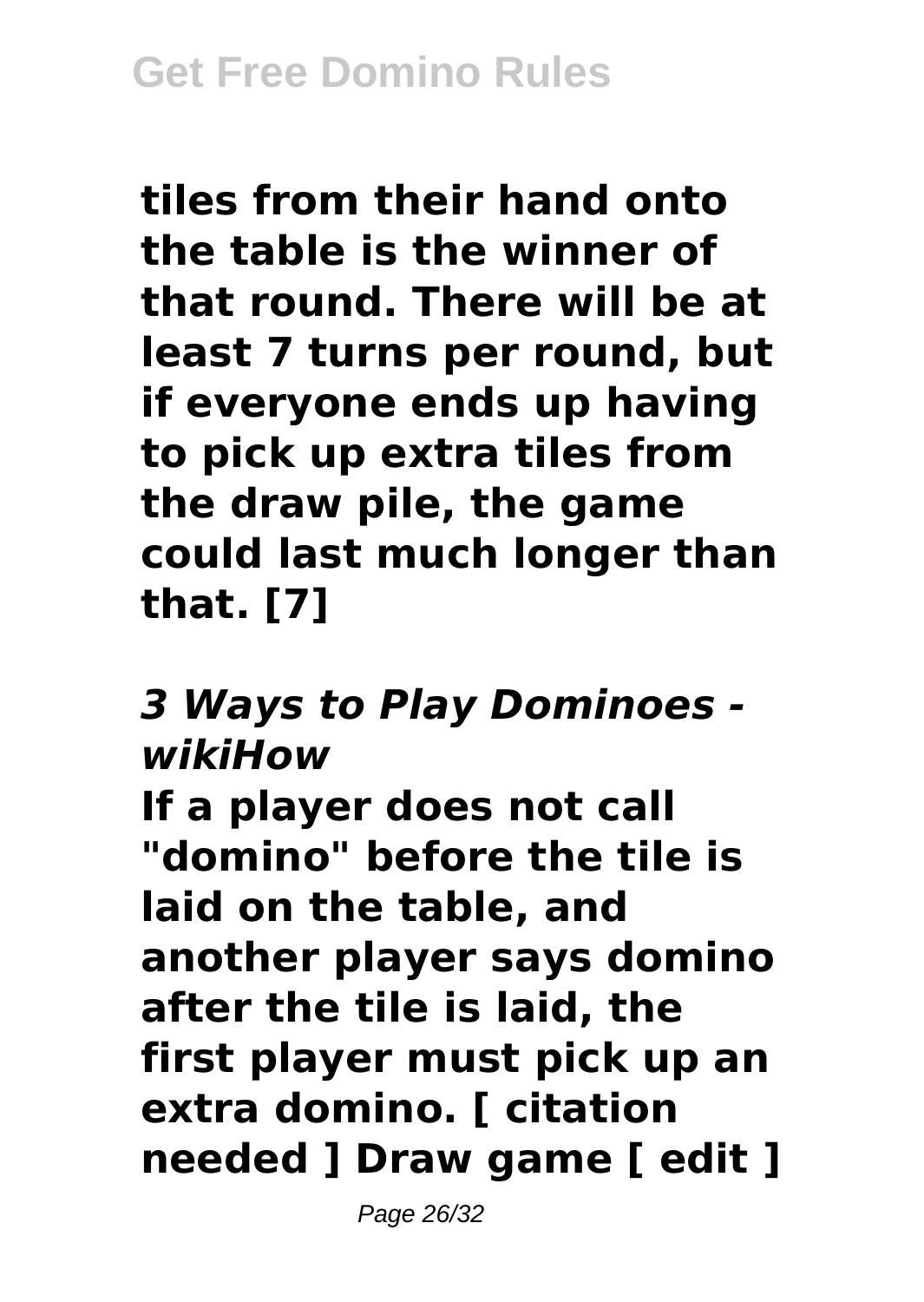## *Dominoes - Wikipedia* **The rules and the number of dominoes are distributed the same part classic pick. The first to ask all these dominoes is the winner of the stick, it counts the points they remain in the hands of others players and brands. If the party is able to finish because the game is blocked, this one has the fewest points in hand that wins.**

# *Dominoes Rules - Check all online variants with basic rules* **Players pick their dominoes**

Page 27/32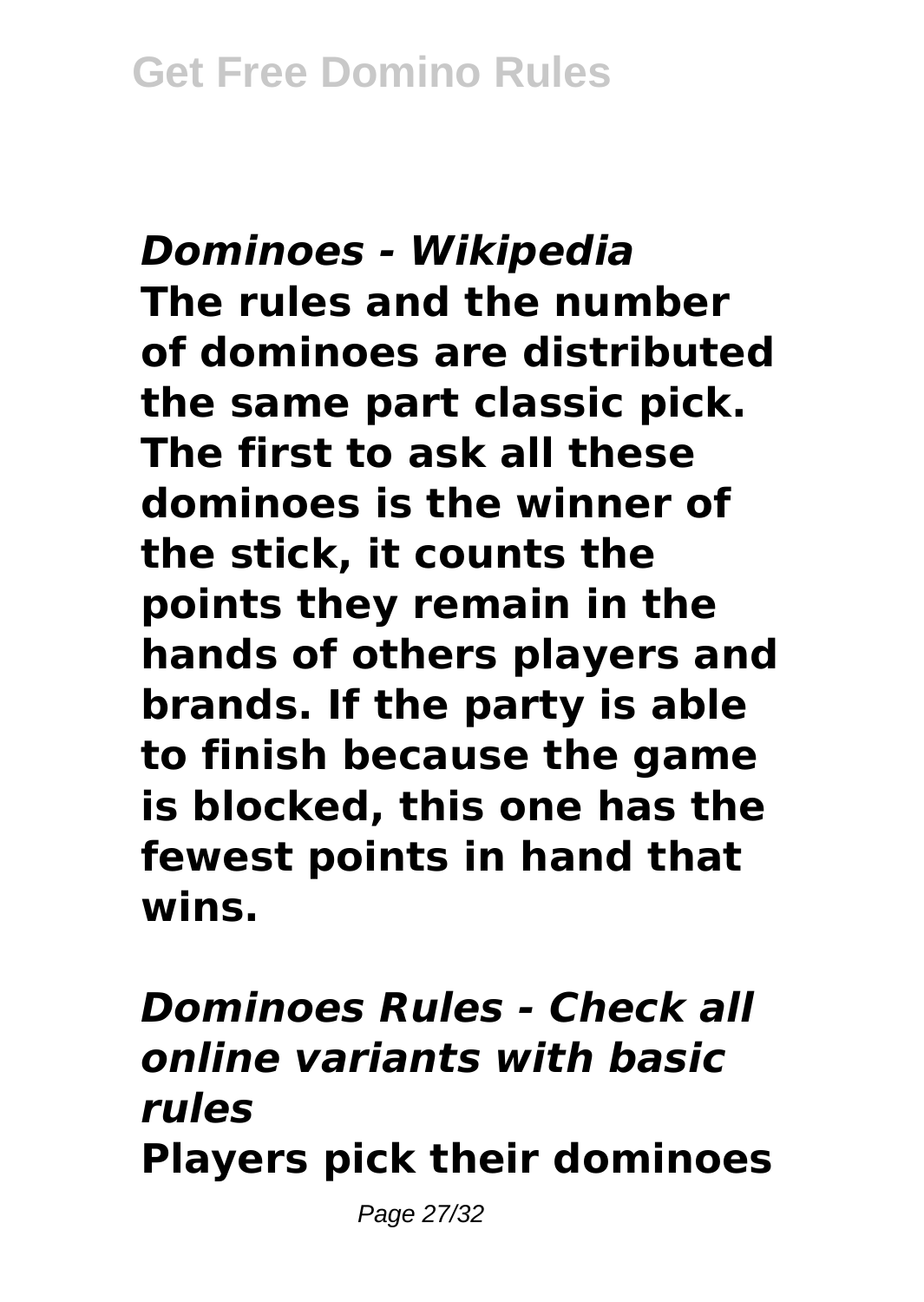**at random to start the game. All of the dominoes are placed in a draw area, face down. Each player starts the game by choosing seven dominoes. He should not reveal these dominoes to his opponent until they are played during the game.**

*The Game Rules for Double Six Dominoes | Our Pastimes* **The domino must be placed so that one end is touching the end of a domino already on the table and such that the end of the new domino matches**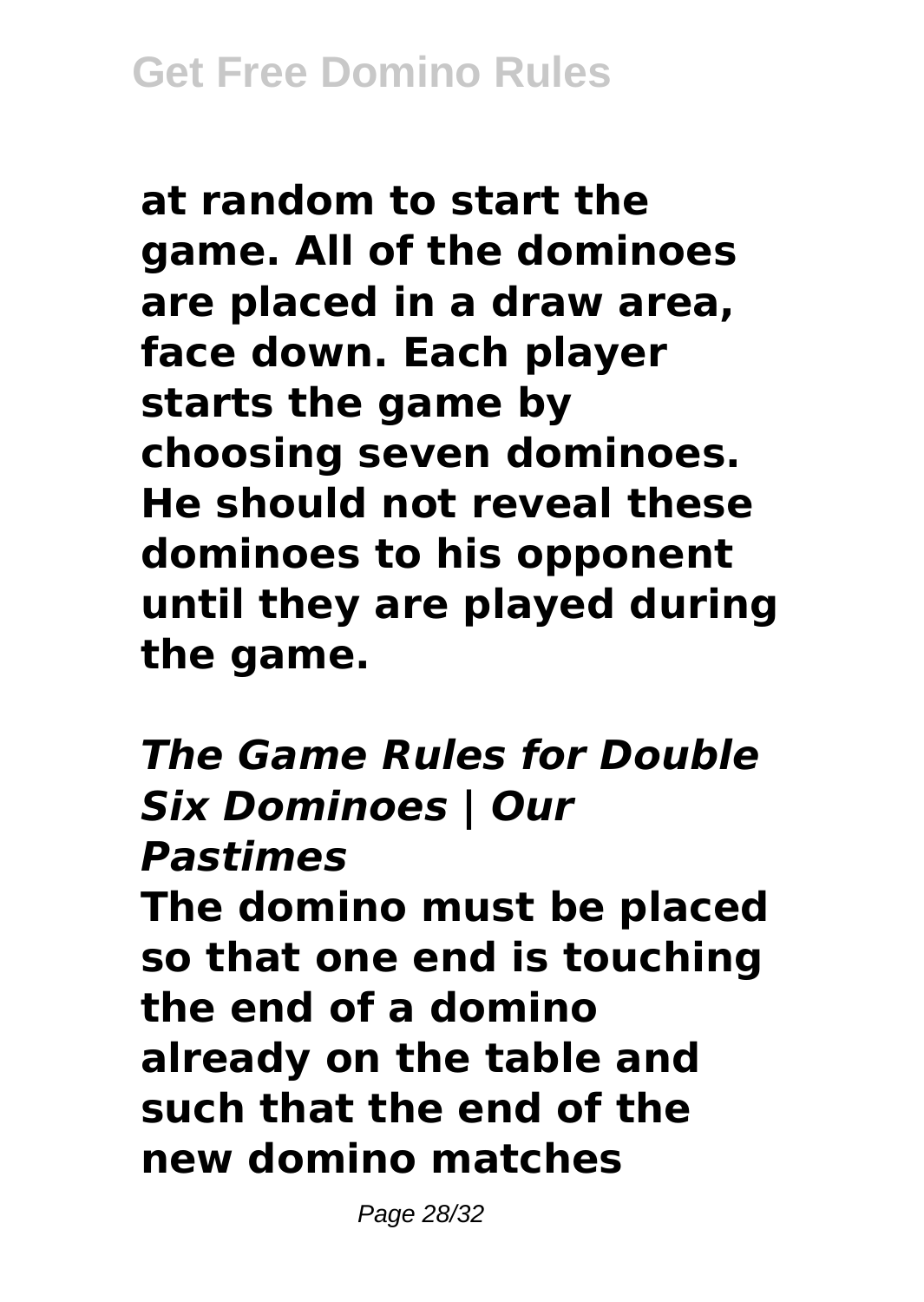**(shows the same number of dots) the end of domino it is adjacent to.**

*The Rules / Instructions of Mexican Train Dominoes* **Dominoes game complete playing guide with rules & instructions. How to play Dominoes? Dominoes game complete rule video tutorial for beginners. Dominoes' gam...**

*Dominoes Game Rules & Instructions | Learn How To Play ...* **Rules Summary. Each player is dealt dominoes according to the number of**

Page 29/32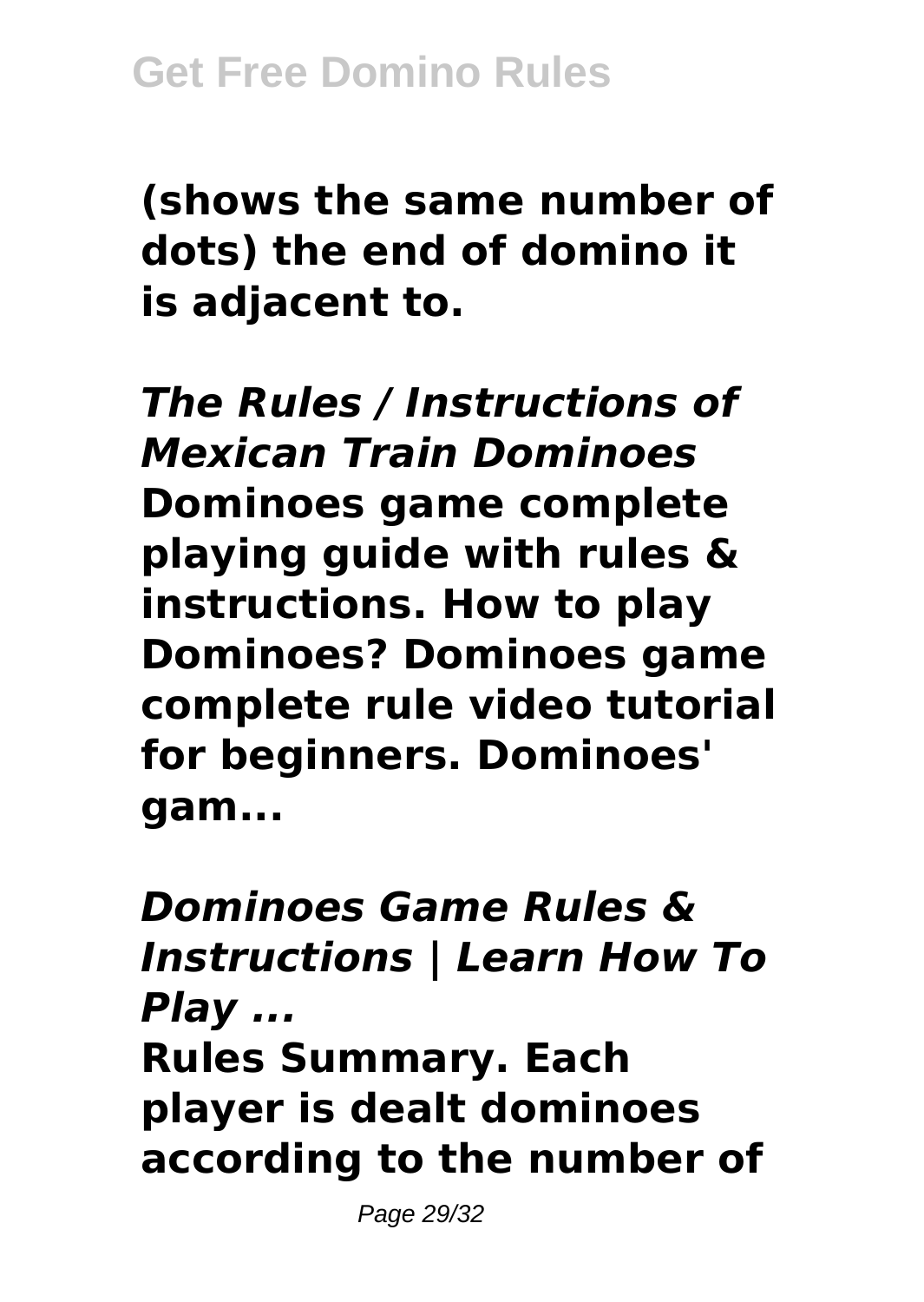**players and the domino set used. The Mexican Train is started with a double domino. It is a public train and can be added to by any player. Players take turns laying down single connecting dominoes to any public train or their own train.**

*Mexican Train Dominoes Rules – Rules, Tips, & Tricks ...*

**The number of dominoes taken by the players depends on the number of players in the game and the set used. If a standard double twelve set is used,**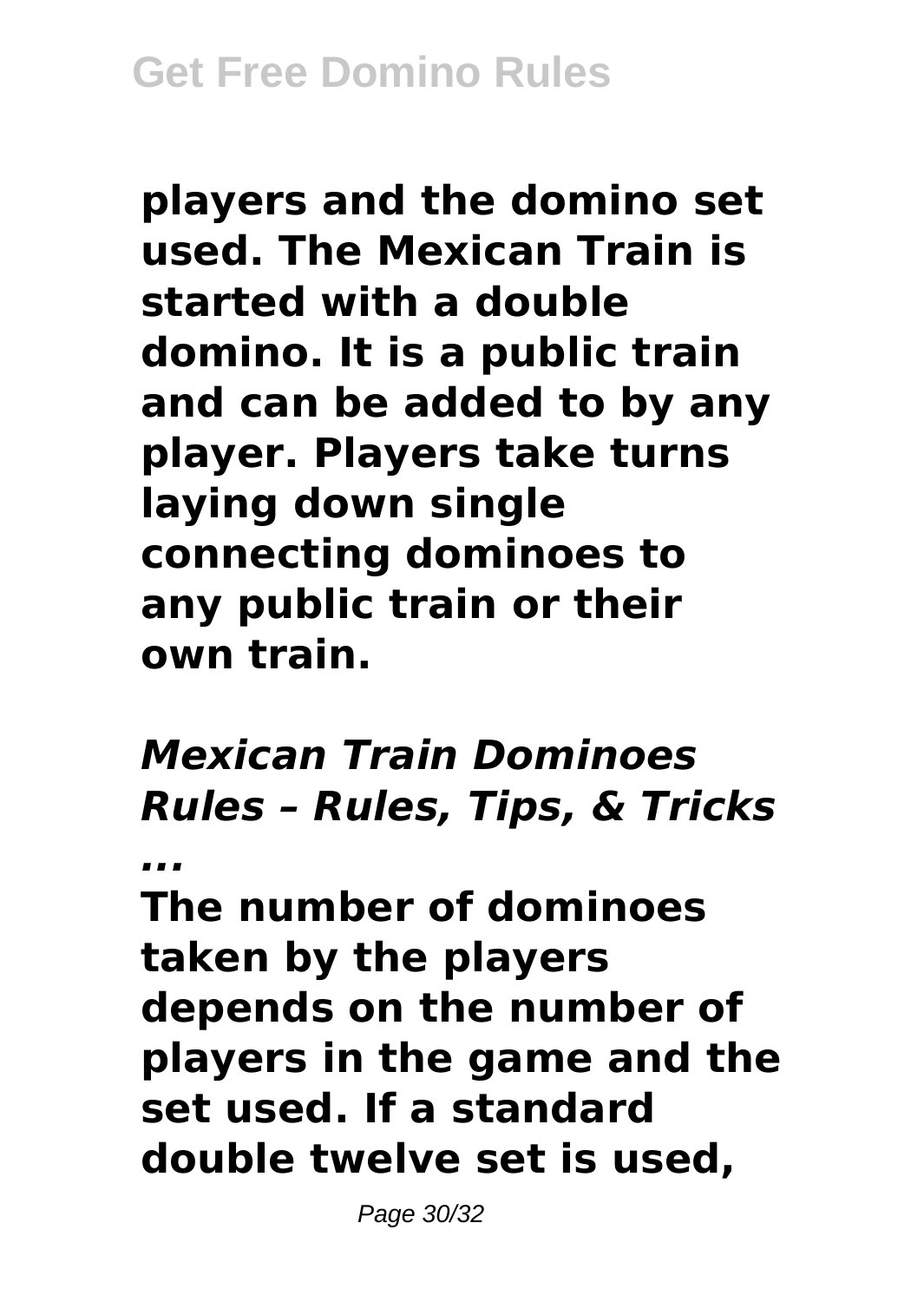**then for a play with 4 members or less, each can take 15 dominoes, while 5 to 6 players can take 12 each, 7 to 8 players can take 10 each, or 9 to 10 players can take 8 each.**

*Mexican Train Dominoes – How to Play, Rules, Scoring ...*

**Each player draws a domino to determine the order of play. The player with the highest ranking tile is dubbed the first player, and the tiles are returned, facedown, to the pile and reshuffled. If two people are playing, 7 tiles are dealt to**